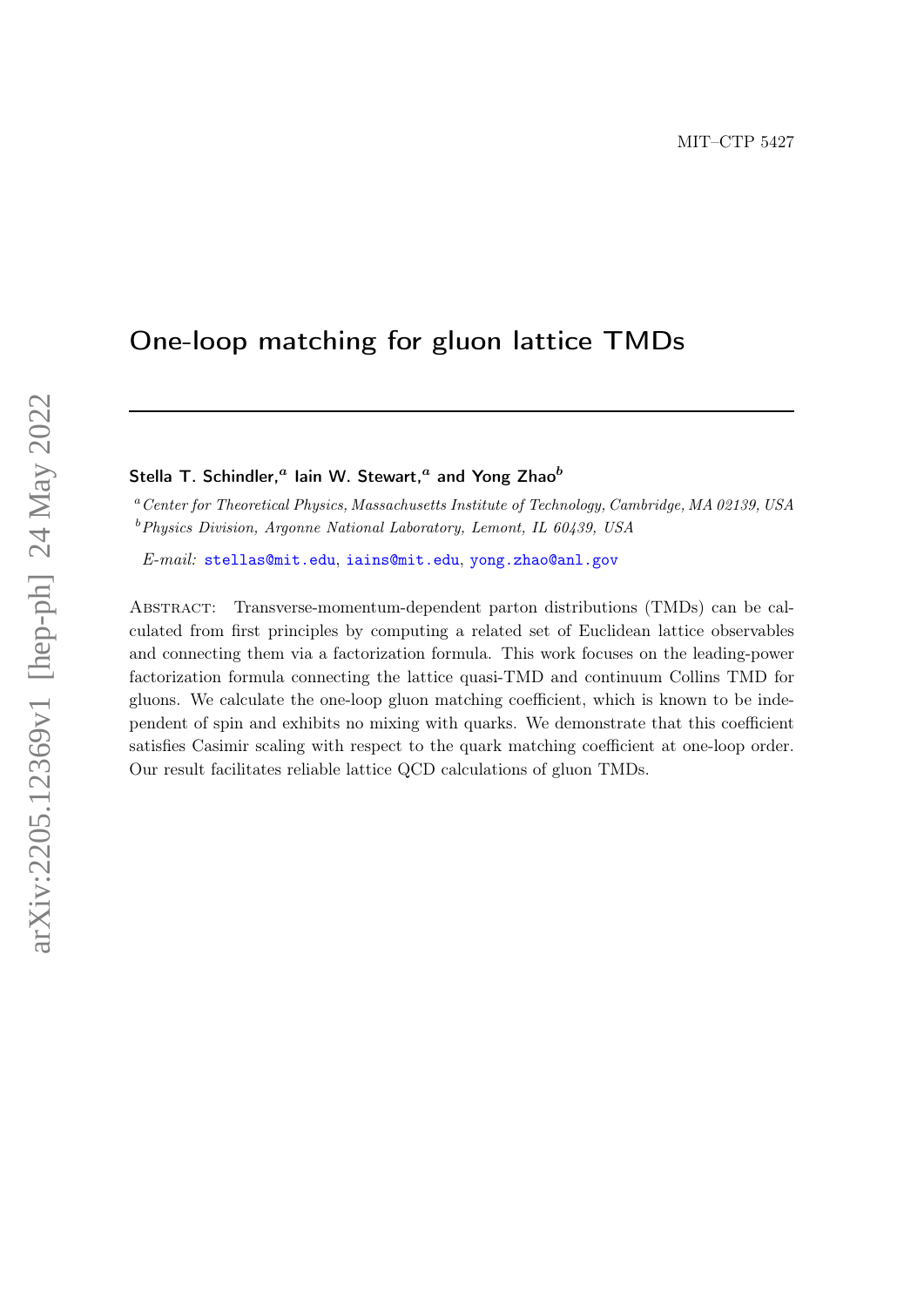# Contents

| 1 Introduction                                       |               |
|------------------------------------------------------|---------------|
| 1.1 Definitions of lattice and continuum TMDs        | $\mathcal{D}$ |
| 2 Calculation of one-loop gluon matching coefficient |               |
| 3 Conclusion                                         |               |
| A Lightcone coordinate conventions                   | 11            |
| <b>B</b> Feynman rules                               |               |
|                                                      |               |

# <span id="page-1-0"></span>1 Introduction

Protons are a fundamental building block of almost all the visible matter in the universe, yet over a century after their discovery, their internal dynamics still confound us. The behavior of quarks and gluons inside the proton are described by universal functions appearing in cross sections, such as parton distribution functions (PDFs), tranverse-momentumdependent PDFs (TMDs), and generalized parton distributions (GPDs). Various collider facilities, such as Jefferson Lab, CERN, DESY, and Fermilab, have provided initial data on these distributions, and many have dedicated plans to increase their precision. These efforts will be further bolstered by the planned Electron-Ion Collider (EIC) [\[1,](#page-12-0) [2\]](#page-12-1) at Brookhaven National Lab. The imminence of high-precision data about parton distributions underscores the need for developing a corresponding first-principles understanding.

Parton distributions can be rigorously defined in quantum field theory. Unfortunately, they always contain important nonperturbative components that cannot be computed directly using lattice QCD, as they are typically described by matrix elements involving light-like Wilson line paths. Light-like observables depend on a real-valued time variable, which induces a lattice sign problem: a numerical difficulty suspected to be NP-hard in general. Absent direct analytical or numerical approaches, physicists have traditionally constructed models for such observables, which are then compared to experimental data using global fits. Alternatively, one can carry out an indirect first-principles calculation: one constructs a numerically-tractable lattice observable that shares the same IR physics as the target distribution, but may differ in the ultraviolet (UV). This lattice observable must then be perturbatively matched back onto the desired continuum distribution via a factorization formula.

Here, we focus on the continuum-to-lattice factorization program for TMDs, an important class of observables describing the three-dimensional momentum distribution of quarks and gluons inside a proton. TMDs appear in many cross sections, including semi-inclusive deep-inelastic scattering (SIDIS), the Drell-Yan process, weak boson production, and Higgs production. Nonperturbative effects for TMDs dominate at small transverse momenta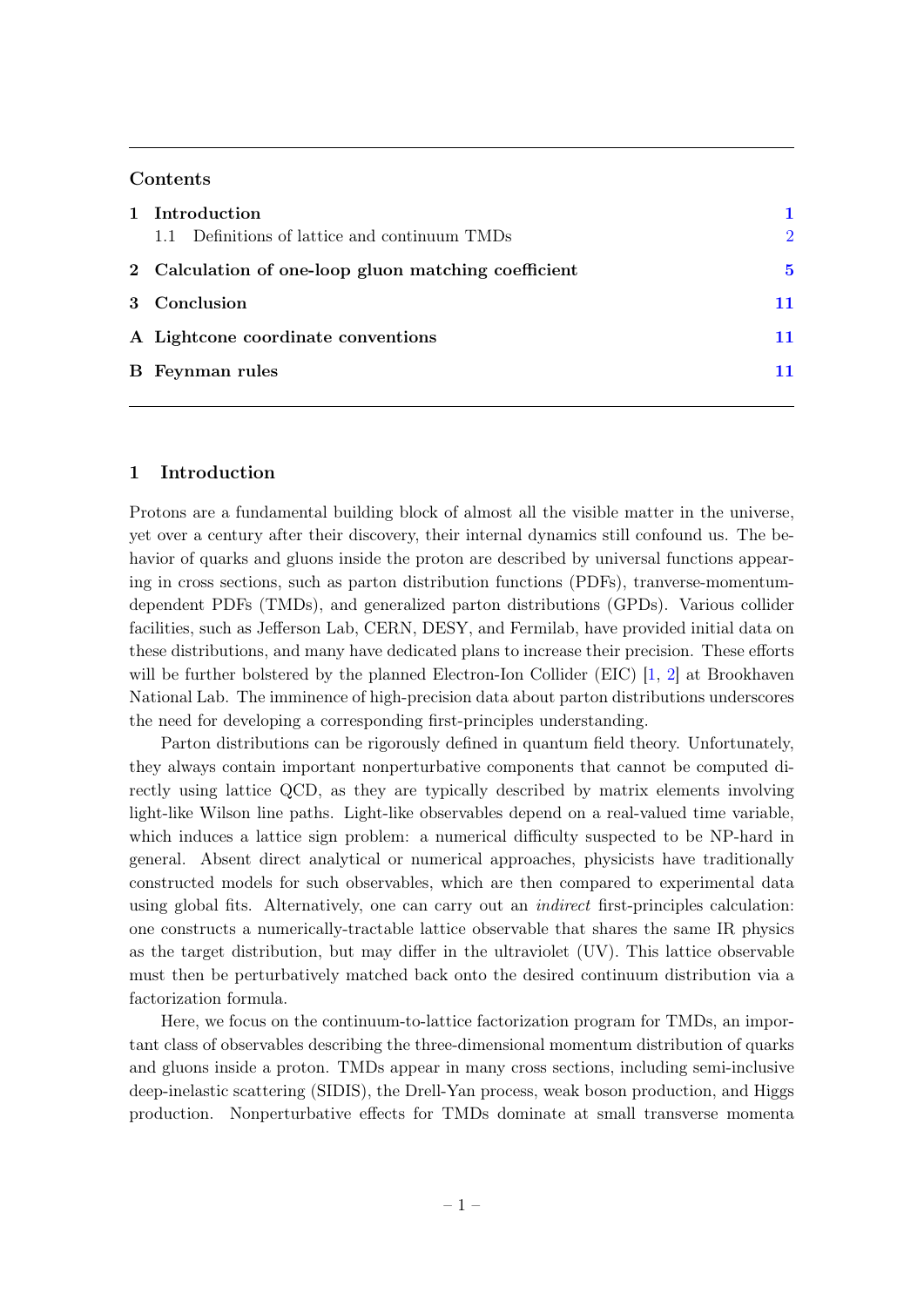$k_T \sim \Lambda_{\rm QCD}$ . For  $k_T \gg \Lambda_{\rm QCD}$ , the dependence of the TMD on  $k_T$  can be computed perturbatively  $[3-13]$  $[3-13]$ ; but there are still important nonperturbative contributions  $[14-17]$  $[14-17]$ . On the modeling front, high precision global fits with next-to-next-to-next-to-leading logarithmic accuracy on perturbative ingredients have been performed for the existing experimental data [\[18,](#page-13-3) [19\]](#page-13-4). On the lattice front, the calculation of TMD-like correlators was pioneered and developed over the course of a decade using the Musch-Hägler-Engelhardt-Negele-Schäfer (MHENS) scheme [\[20](#page-13-5)[–25\]](#page-13-6). Later on, quasi-TMDs were developed for the lattice [\[26–](#page-13-7)[35\]](#page-14-0) using the framework of large momentum effective theory (LaMET) [\[36–](#page-14-1)[38\]](#page-14-2). The leadingpower factorization formula connecting quasi-TMDs to the continuum has been proposed in Refs. [\[28,](#page-13-8) [29,](#page-13-9) [31,](#page-14-3) [32\]](#page-14-4), and recently derived to all orders in  $\alpha_s$  in [\[39\]](#page-14-5). First lattice results have been presented for various components of quasi-TMDs: the beam function and Collins-Soper kernel [\[40–](#page-14-6)[45\]](#page-14-7), and soft function [\[43,](#page-14-8) [44\]](#page-14-9).

At leading power, the quasi-TMD (lattice) to Collins TMD (continuum) factorization formula reads [\[39\]](#page-14-5):

<span id="page-2-1"></span>
$$
\tilde{f}_{i/h}^{[s]}(x, \vec{b}_T, \mu, \tilde{\zeta}, x\tilde{P}^z) = C_{\kappa_i}(x\tilde{P}^z, \mu) \exp\left[\frac{1}{2} \gamma_{\zeta}^{\kappa_i}(\mu, b_T) \ln \frac{\tilde{\zeta}}{\zeta}\right] f_{i/h}^{[s]}(x, \vec{b}_T, \mu, \zeta),\tag{1.1}
$$

where f is a continuum TMD,  $\tilde{f}$  is a lattice TMD,  $C_{\kappa_i}$  is a perturbative matching coefficient, and the exponential term evolves the so-called Collins-Soper (CS) scale  $\zeta \to \tilde{\zeta}$  using the CS kernel  $\gamma_{\zeta}^{\kappa_i}$ . The other parameters include x, which is the fraction of the hadron h's longitudinal momentum  $P$  that the parton of type  $i$  carries; the Fourier-conjugate to the parton's transverse momentum  $b_T$ ; and a renormalization scale  $\mu$ . Here *i* refers to either a gluon  $(i = g)$  or specific quark flavor  $(i = u, d, s, \ldots)$ , where  $\kappa_i = q$  is universal for all quarks, but differs from  $\kappa_g = g$  for gluons. No quark-gluon or flavor mixing occurs in the factorization relation, which simplifies calculation of gluon TMDs from the lattice [\[39\]](#page-14-5). The definition of each of the TMDs in eq. [\(1.1\)](#page-2-1) will be discussed in detail in [section 1.1.](#page-2-0)

The quasi-to-Collins matching coefficient  $C_q$  is known for quarks at one loop [\[26,](#page-13-7) [28,](#page-13-8) [29\]](#page-13-9), for logarithmic terms at two loops [\[32\]](#page-14-4), and for all next-to-leading-logarithmic (NLL) terms [\[39\]](#page-14-5). A key missing ingredient is the matching coefficient for gluons. Gluons are known to be responsible for a large part of internal proton dynamics and which would be useful to understand from first principles. In this work, we calculate the one-loop gluon matching coefficient  $C_g$ .

#### <span id="page-2-0"></span>1.1 Definitions of lattice and continuum TMDs

A TMD  $f_{i/h}$  for gluon or quark flavor i generally is a product of three components: a beam function (hadronic matrix element), a soft function (vacuum matrix element), and their renormalization. The beam and soft matrix elements are defined in terms of Wilson lines:

$$
W^{R}[\gamma] = P \exp \left[ ig \int_{\gamma} dx^{\mu} \mathcal{A}^{a}_{\mu}(x) T^{a}_{R} \right], \qquad (1.2)
$$

where  $\gamma$  is the Wilson line's path and R is its color representation. Here we focus on gluons, taking  $R = g$  for the adjoint representation. Beam functions involve staple-shaped Wilson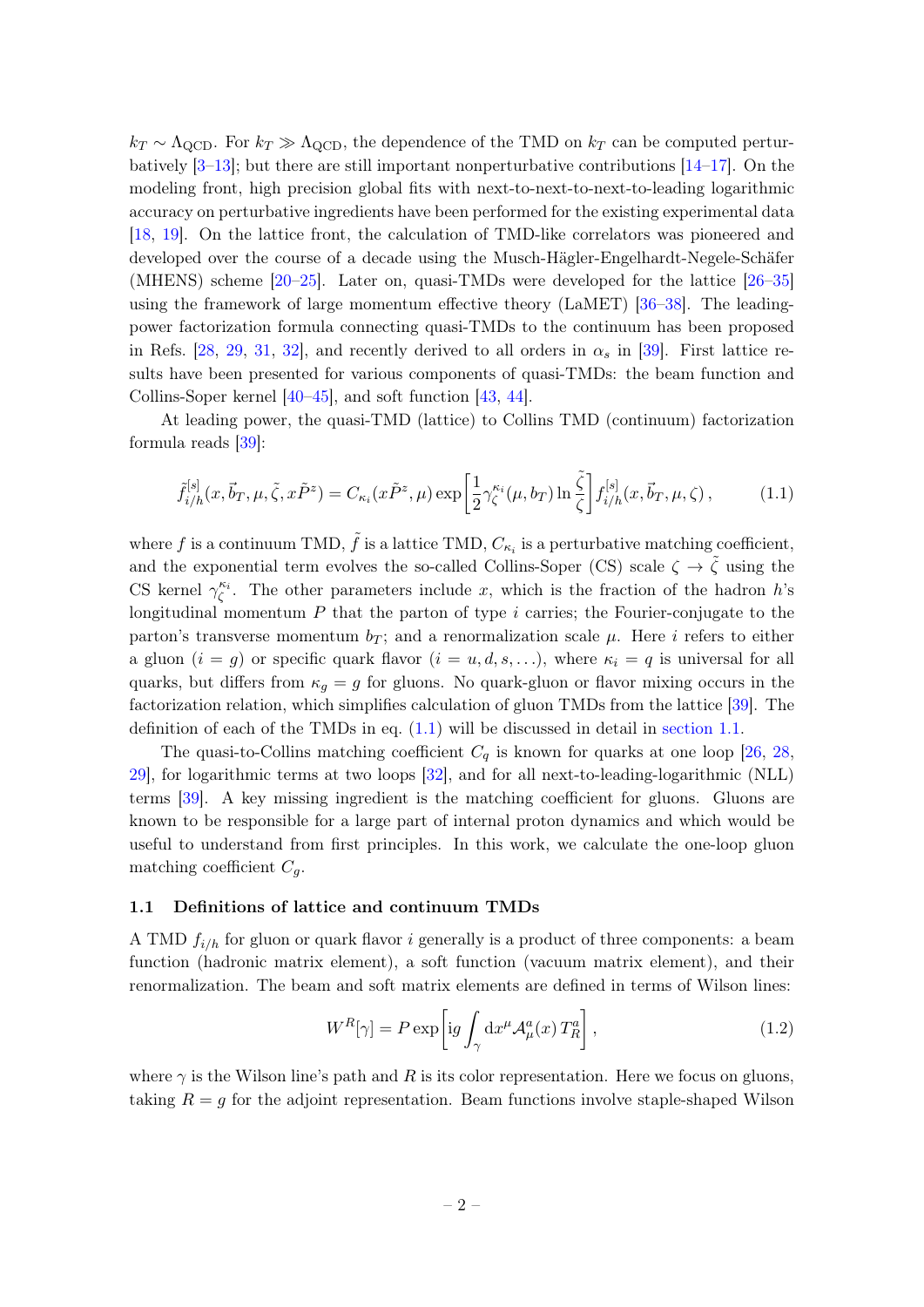<span id="page-3-2"></span>

Figure 1: (a) Staple-shaped Wilson line defined in eq. [\(1.3\)](#page-3-0). Edges may extend along the conjugate direction  $P$ , which is not shown. (b) Wilson line structure of the soft function, eq. [\(1.5\)](#page-3-1) for  $\eta, \bar{\eta} < 0$ . Figure (a) is adapted from ref. [\[39\]](#page-14-5) and (b) is adapted from ref. [\[48\]](#page-14-10).

line paths as shown in [figure 1,](#page-3-2)

<span id="page-3-0"></span>
$$
W_{\square}^g(b, \eta v, \delta) = W^g \left[ \frac{b}{2} \rightarrow \frac{b}{2} + \eta v - \frac{\delta}{2} \rightarrow -\frac{b}{2} + \eta v + \frac{\delta}{2} \rightarrow -\frac{b}{2} \right].
$$
 (1.3)

A generic notation for gluon beam functions is given by

$$
\Omega_{g/h}^{\mu\nu\rho\sigma}(b, P, \epsilon, \eta v, \delta) = \langle h(P) | G^{\mu\nu}(\frac{b}{2}) W_{\square}^g(b, \eta v, \delta) G^{\rho\sigma}(-\frac{b}{2}) | h(P) \rangle. \tag{1.4}
$$

Here,  $G^{\mu\nu}(b)$  is the gluon field strength tensor. Gluon fields are spatially separated by b, which is Fourier-conjugate to the struck parton's momentum, h denotes a parent hadron with momentum P,  $\epsilon$  is the UV regulator, and  $\eta v$  and  $\delta$  characterize the Wilson line path. See refs. [\[46,](#page-14-11) [47\]](#page-14-12) for the decomposition of gluon TMDs into independent spin structures.

The gluon soft function is defined as

<span id="page-3-1"></span>
$$
S^{g}(b,\epsilon,\eta v,\bar{\eta}\bar{v}) = \frac{1}{N_c^2 - 1} \langle 0 | \text{Tr} \Big[ S^g_{\geqslant}(b,\eta v,\bar{\eta}\bar{v}) \Big] | 0 \rangle , \qquad (1.5)
$$

where the trace is over color, and the soft Wilson line is

$$
S_{\geqslant}^{g}(b,\eta v,\bar{\eta}\bar{v})=W^{g}\left[\frac{b}{2}\to\frac{b}{2}+\bar{\eta}\bar{v}\to-\frac{b}{2}+\bar{\eta}\bar{v}\to-\frac{b}{2}\to-\frac{b}{2}+\eta v\to\frac{b}{2}+\eta v\to\frac{b}{2}\right],\tag{1.6}
$$

as shown in [figure 1.](#page-3-2) The Wilson line  $S_{\geq 0}$  consists of two beam function staples glued together at the points  $\pm b/2$ ; the long sides of the staples run along the  $\bar{\eta}\bar{v}$  and  $\eta v$  directions. Note that the figure shows the case where  $b = \vec{b}_T$ , and the points are translated to 0 and  $-\vec{b}_T$ .

We can now define off-lightcone gluon TMD schemes as:

<span id="page-3-3"></span>
$$
f_{g/h}^{[s]}(x, \vec{b}_T, \mu, P, v, \bar{v}, \delta, \ldots) = \lim_{\substack{\text{lightcone} \\ \& \text{ UV limits}}} Z_{\text{UV}}^g(\epsilon, \mu, v, \bar{v}, \delta, \ldots) \lim_{\eta \to \infty} \frac{\Omega_{g/h}^{\mu\nu\rho\sigma}(b, P, \epsilon, \eta v, \delta)}{\sqrt{S^g(b, \epsilon, \eta v, \bar{\eta} \bar{v})}}, (1.7)
$$

where the ellipses and  $Z_{UV}^g$  account for a scheme-dependent renormalization. All offlightcone TMD schemes can be characterized by different choices of the parameters  $b^{\mu}$ ,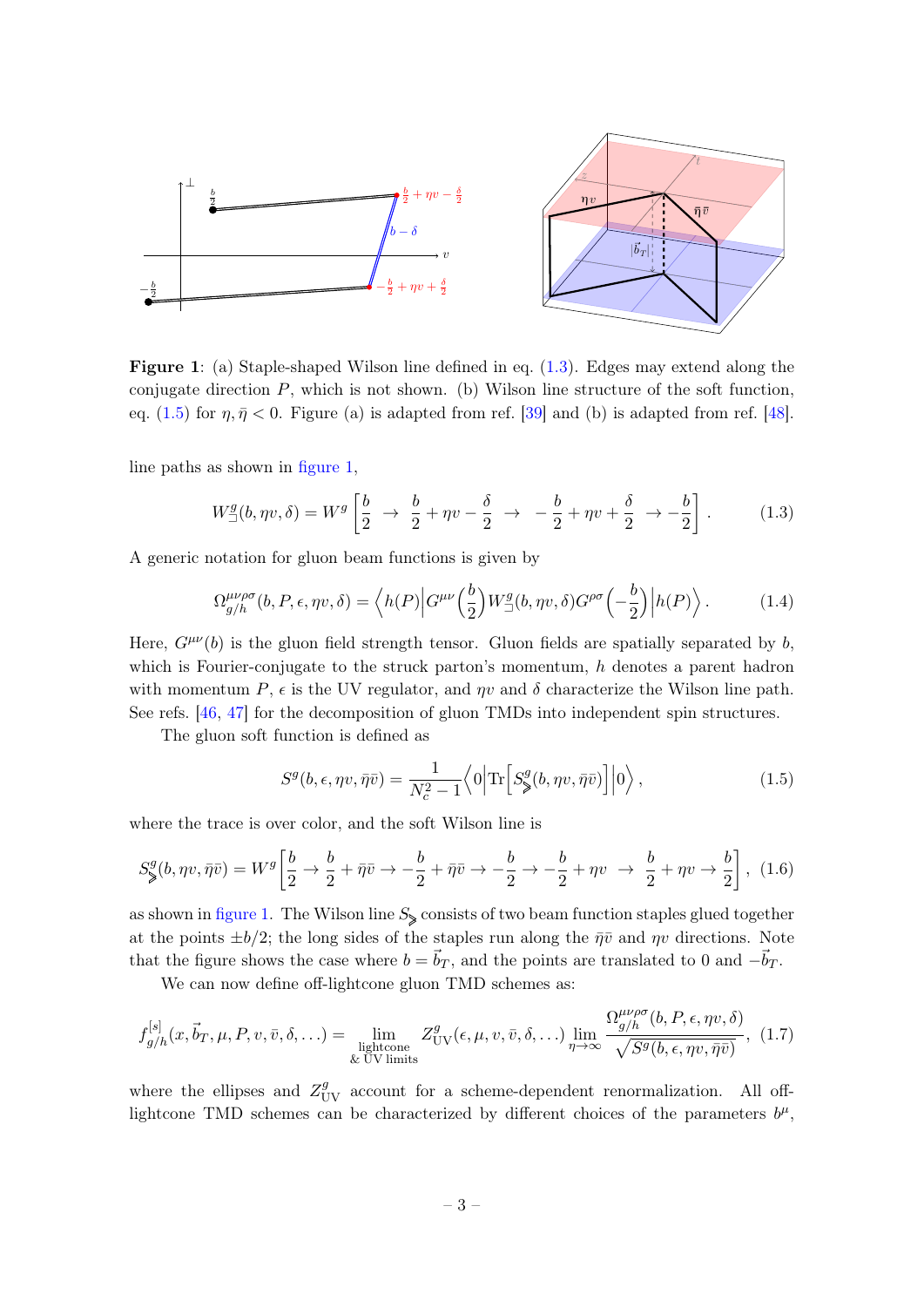$\eta v^{\mu}, P^{\mu}$ , and  $\delta^{\mu}$  appearing in the beam and soft functions, as well as the precise nature and order of the lightcone and UV limits in eq. [\(1.7\)](#page-3-3).

The remainder of [section 1.1](#page-2-0) specifies the order of limits and beam/soft function arguments that define three major TMD schemes: the continuum Collins TMD, the lattice quasi-TMD, and the continuum Large Rapidity (LR) TMD. We summarize this information in table [1,](#page-5-1) which also includes values taken on by the four-vectors  $b^{\mu}$ ,  $v^{\mu}$ ,  $\delta^{\mu}$ ,  $P^{\mu}$ .

Collins scheme [\[6\]](#page-12-3). The continuum Collins scheme uses spacelike Wilson lines with directions

$$
n_A^{\mu}(y_A) \equiv n_a^{\mu} - e^{-2y_A} n_b^{\mu} = (1, -e^{-2y_A}, 0_{\perp}),
$$
  
\n
$$
n_B^{\mu}(y_B) \equiv n_b^{\mu} - e^{2y_B} n_a^{\mu} = (-e^{2y_B}, 1, 0_{\perp}),
$$
\n(1.8)

parametrized by the rapidities  $y_A$  and  $y_B$ . (See [appendix A](#page-11-1) for our lightcone coordinate conventions.) The Collins gluon TMD for a hadron h moving along  $n_a$  with rapidity  $y_p$  is

$$
f_{g/h}^C(x, \vec{b}_T, \mu, \zeta) = \lim_{\epsilon \to 0} Z_{\text{uv}}^g(\epsilon, \mu, \zeta) \lim_{y_B \to -\infty} \frac{B_{g/h}^{C\rho\sigma}(x, \vec{b}_T, \epsilon, y_P - y_B)}{\sqrt{S_C^g(b_T, \epsilon, 2y_n, 2y_B)}},
$$
(1.9)

where the beam function is defined as

$$
B_{g/h}^{C\rho\sigma}(x, \vec{b}_T, \epsilon, y_P - y_B) = \int \frac{\mathrm{d}b^-}{2\pi} \frac{e^{-\mathrm{i}b^-(xP^+)}}{xP^+} \Omega_{g/h}^{+\rho+\sigma}[b, P, \epsilon, -\infty n_B(y_B), b^- n_b], \qquad (1.10)
$$

with  $\Omega_{g/h}^{+\rho+\sigma} = (n_b)_{\mu} \Omega_{g/h}^{\mu\rho\nu\sigma}$   $(n_b)_{\nu}$ . The CS scale  $\zeta$  is defined as

<span id="page-4-0"></span>
$$
\zeta = 2(xP^+e^{-y_n})^2 = x^2m_h^2e^{2(y_P-y_n)}.
$$
\n(1.11)

Quasi-TMDs [\[26](#page-13-7)[–35,](#page-14-0) [39\]](#page-14-5). The lattice quasi-TMD for gluons takes the form

$$
\tilde{f}_{i/h}^{[\tilde{\Gamma}]}(x, \vec{b}_T, \mu, \tilde{\zeta}, x\tilde{P}^z) = \lim_{\substack{\tilde{\eta} \to \infty \\ a \to 0}} Z_{uv}^{\prime g}(\mu, \tilde{\mu}) Z_{uv}^g(a, \tilde{\mu}, y_n - y_B) \frac{\tilde{B}_{g/h}^{\alpha \rho \beta \sigma}(x, \vec{b}_T, a, \tilde{\eta}, x\tilde{P}^z)}{\sqrt{\tilde{S}^g(b_T, a, \tilde{\eta}, 2y_n, 2y_B)}}
$$
\n
$$
= \lim_{\tilde{\eta} \to \infty} \frac{\tilde{B}_{g/h}^{\alpha \rho \beta \sigma}(x, \vec{b}_T, \mu, \tilde{\eta}, x\tilde{P}^z)}{\sqrt{\tilde{S}^g(b_T, \mu, \tilde{\eta}, 2y_n, 2y_B)}}.
$$
\n(1.12)

where the bare quasi-beam function reads as

$$
\tilde{B}_{g/h}^{\alpha\rho\beta\sigma}(x,\vec{b}_T,a,\tilde{\eta},x\tilde{P}^z) = N^{\alpha\rho\beta\sigma} \int \frac{\mathrm{d}\tilde{b}^z}{2\pi} \frac{e^{i\tilde{b}^z(x\tilde{P}^z)}}{x\tilde{P}^z} \Omega_{g/h}^{\alpha\rho\beta\sigma} \left[\tilde{b},\tilde{P},a,\tilde{\eta}\hat{z},\tilde{b}^z\hat{z}\right]. \tag{1.13}
$$

Here,  $\alpha$ ,  $\beta$ ,  $\rho$  and  $\sigma$  are generic Lorentz indices, and  $N^{\alpha\rho\beta\sigma}$  is a trivial normalization factor. The factor  $Z_{\text{uv}}^g(a, \tilde{\mu}, y_n - y_B)$  renormalizes UV divergences from lattice regularization, and  $Z_{\rm uv}^{/g}(\mu, \tilde{\mu})$  matches the result to the  $\overline{\rm MS}$  scheme. The second equality in eq. [\(1.12\)](#page-4-0) holds for large  $\tilde{P}^z$ , and the variable  $\tilde{\zeta}$  is

$$
\tilde{\zeta} = \left(xm_h e^{y_{\tilde{P}} + y_B - y_n}\right)^2 \approx \left(2x \tilde{P}^z e^{y_B - y_n}\right)^2. \tag{1.14}
$$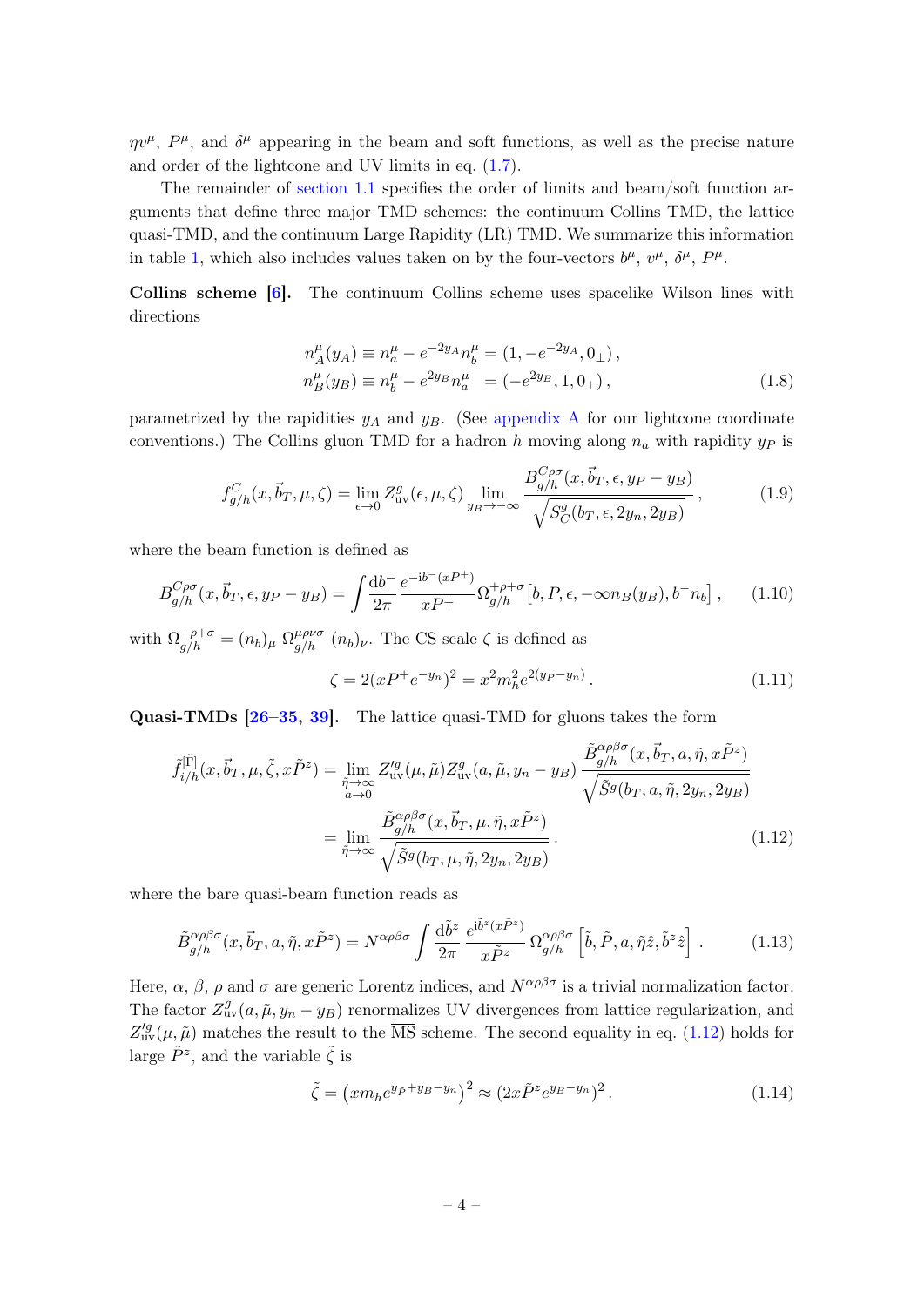<span id="page-5-1"></span>

|                | Collins TMD (continuum)                                                                                            | Quasi-TMD (lattice)                                                                                                         |
|----------------|--------------------------------------------------------------------------------------------------------------------|-----------------------------------------------------------------------------------------------------------------------------|
| <b>TMD</b>     | $\lim_{\epsilon \to 0} Z_{\mathrm{UV}}^{\kappa_i} \lim_{y_B \to -\infty} \frac{\Omega_{i/h}}{\sqrt{S^{\kappa_i}}}$ | $\lim_{a\to 0} Z_{\mathrm{UV}}^{\kappa_i} \frac{B_{i/h}}{\sqrt{\tilde{S}^{\kappa_i}}}$                                      |
| Beam function  | $\Omega_{i/h} [b, P, \epsilon, -\infty n_B(y_B), b^- n_b]$                                                         | $\Omega_{i/h}(\tilde{b}, \tilde{P}, a, \tilde{\eta}\hat{z}, \tilde{b}^z\hat{z})$                                            |
| Soft function  | $S^{\kappa_i}$ $[b_1, \epsilon, -\infty n_A(y_A), -\infty n_B(y_B)]$                                               | $S^{\kappa_i}\left[b_\perp, a, -\tilde{\eta} \frac{n_A(y_A)}{ n_A(y_A) }, -\tilde{\eta} \frac{n_A(y_A)}{ n_A(y_A) }\right]$ |
| $b^{\mu}$      | $(0, b^-, b_\perp)$                                                                                                | $(0, b_T^x, b_T^y, \tilde{b}^z)$                                                                                            |
| $v^{\mu}$      | $(-e^{2y_B}, 1, 0)$                                                                                                | $(0,0,0,-1)$                                                                                                                |
| $\delta^{\mu}$ | $(0, b^-, 0_+)$                                                                                                    | $(0, 0, 0, \tilde{b}^z)$                                                                                                    |
| $P^{\mu}$      | $\frac{m_h}{\sqrt{2}}(e^{y_P},e^{-y_P},0_\perp)$                                                                   | $m_h(\cosh y_{\tilde{P}}, 0, 0, \sinh y_{\tilde{P}})$                                                                       |

Table 1: Definition of the Collins and quasi-TMDs for quarks and gluons. The Large Rapidity and Collins TMDs are identical, except for the order of the limits and expression for  $Z_{\mathrm{UV}}^{\kappa_i}$  in the first row.

Large Rapidity (LR) scheme To facilitate deriving the factorization relation between the quasi- and Collins TMDs, Ref. [\[39\]](#page-14-5) introduced the Large Rapidity (LR) scheme,

$$
f_{g/h}^{\text{LR}}(x, \vec{b}_T, \mu, \zeta, y_P - y_B) = \lim_{-y_B \gg 1} \lim_{\epsilon \to 0} Z_{\text{uv}}^{\text{LR}}(\epsilon, \mu, y_n - y_B) \frac{\tilde{B}_{g/h}^{C\rho\sigma}(x, \vec{b}_T, \epsilon, y_P - y_B)}{\sqrt{S_C^g(b_T, \epsilon, 2y_n, 2y_B)}}, \quad (1.15)
$$

which differs from the Collins scheme only by its order of  $\epsilon \to 0$  and  $y_B \to -\infty$  limits.

Using Lorentz invariance and the large  $\tilde{P}^z$  expansion  $(-y_B \gg 1)$ , one can demonstrate that when  $\tilde{\zeta} = \zeta$  or  $y_{\tilde{P}} = y_P - y_B$ , the quasi- and LR TMDs are equivalent at leading order under a large rapidity expansion [\[39\]](#page-14-5), i.e.,

$$
\tilde{f}_{g/h}(x, \vec{b}_T, \mu, \tilde{\zeta}, x\tilde{P}^z) = f_{g/h}^{\text{LR}}(x, \vec{b}_T, \mu, \tilde{\zeta}, y_P - y_B) + \mathcal{O}(y_B^k e^{y_B}), \qquad (1.16)
$$

where  $\mathcal{O}(y_B^k e^{y_B})$  are exponentially suppressed contributions.

#### <span id="page-5-0"></span>2 Calculation of one-loop gluon matching coefficient

We now compute the one-loop quasi-to-Collins matching coefficient  $C_g$  for gluons. To do so, we actually carry out a simpler equivalent matching calculation: between the LR and Collins schemes. In the course of proving the quasi-to-Collins factorization formula in eq. [\(1.1\)](#page-2-1), ref. [\[39\]](#page-14-5) showed that the quasi-to-Collins and LR-to-Collins matching coefficients are identical.

Let us compute the matrix element of the Collins beam function for a free external gluon state with momentum  $p^{\mu} = (p^+, 0, 0_\perp)$ , transverse polarization vectors  $\epsilon_\perp^{\alpha}$  and  $\epsilon_\perp^{\beta}$  $\mathcal{L}_{\perp}^{\rho}$ , as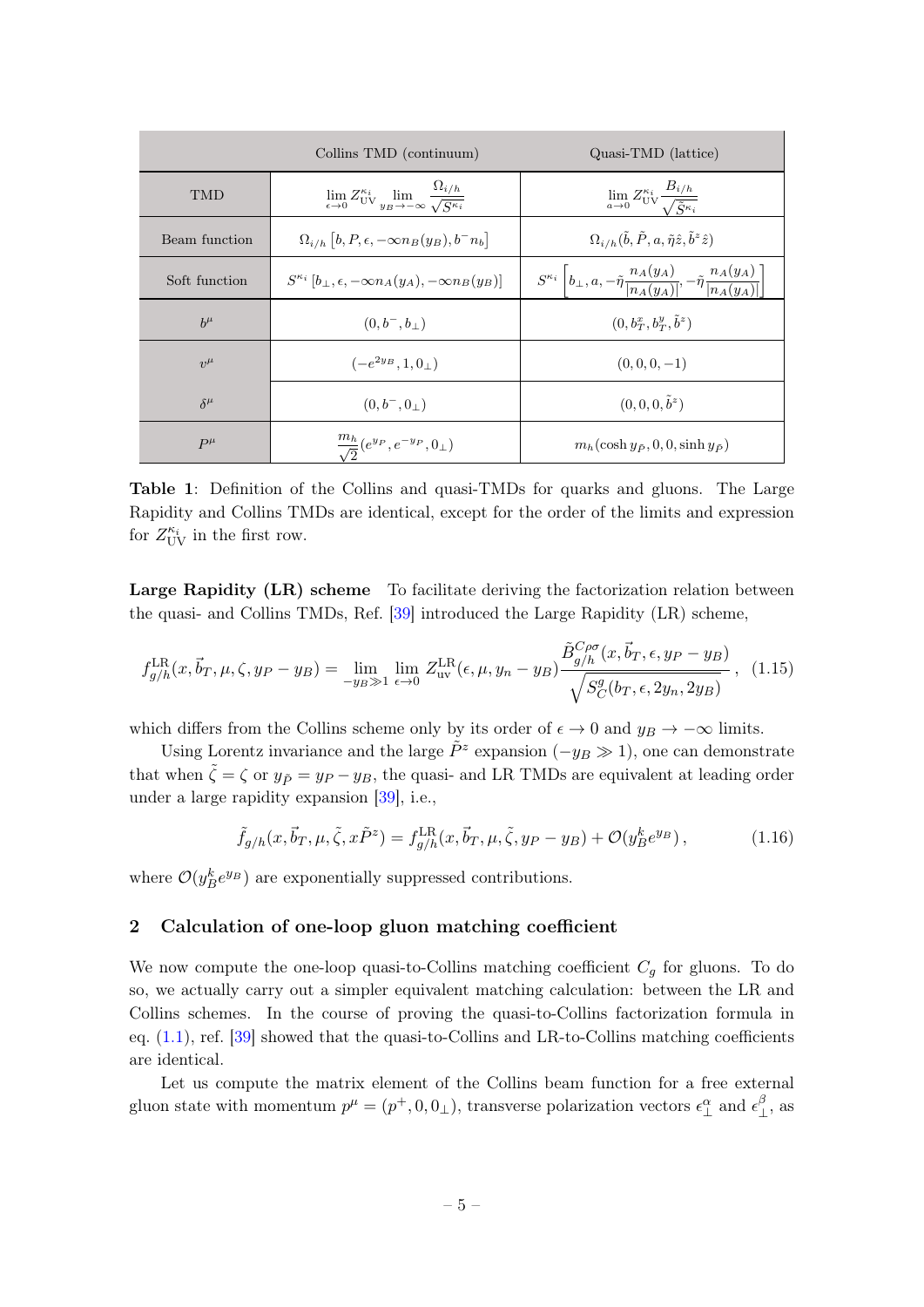well as color indices  $a$  and  $b$ . We work in Feynman gauge and dimensional regularization with space-time dimension  $d = 4 - 2\epsilon$ . As we are interested in the leading power gluon TMDs, the Lorentz indices  $\rho$ ,  $\sigma$  are both transverse, and for both the LR and Collins schemes  $\mu = \nu = +$ . In our calculation we leave the choice of  $\rho$  and  $\sigma$  unspecified, to make clear that our result applies to all spin-dependent gluon TMDs.

At tree-level, we must compute the diagrams in [figure 2a,](#page-7-0) which give

$$
\Omega_{g/g}^{+\rho+\sigma(0)}(b^{\mu}) = \delta^{ab}(p^{+})^{2} \left[ g^{\rho\beta} g^{\sigma\alpha} e^{ip \cdot b} + (\alpha \leftrightarrow \beta, p \to -p) \right], \qquad (2.1)
$$

where the second term in the square bracket comes from the exchange symmetry of bosonic particles. Taking a Fourier transform  $b^z \to xp^z$ , the tree-level gluon beam function becomes

$$
xB_{g/g}^{C\rho\sigma(0)}(x,\vec{b}_T) = \delta^{ab} \left[ g^{\rho\beta} g^{\sigma\alpha} \delta(1-x) + (\alpha \leftrightarrow \beta, x \to -x) \right],\tag{2.2}
$$

where we moved the normalization factor  $1/x$  to the left hand side for clarity. We emphasize that to find the matching coefficient, we need only examine terms proportional to  $\delta(1-x)$ since the factorization relation does not involve a convolution in  $x$ .

At one-loop order, the Feynman diagrams that contribute to the beam function are shown in [figure 2.](#page-7-0) From Ref. [\[39\]](#page-14-5), we know that only diagrams containing a rapidity divergence contribute to the matching, significantly simplifying our task. Only figures [2c](#page-7-0) and [2e](#page-7-0) could exhibit rapidity divergences, as the other diagrams have Lorentz-covariant loop integrals, which remain unaffected by the large rapidity limit  $y_B \to -\infty$  (except for the transformation of tensor structures). Using the Feynman rules in [appendix B,](#page-11-2) we express figures [2c](#page-7-0) and [2e](#page-7-0) as

$$
\Omega_{g/g,c}^{+\rho+\sigma(1)}(b^{\mu}) = (n_b)_{\mu}(n_b)_{\nu} \iota^{\epsilon} \int \frac{d^d k}{(2\pi)^d} (-ik^{\sigma} g^{\nu\delta} + ik^{\nu} g^{\sigma\delta}) \delta^{fd} e^{ik \cdot \frac{b}{2}} (ip^{\rho} g^{\mu\beta} - ip^{\mu} g^{\rho\beta}) \delta^{bc} e^{ip \cdot \frac{b}{2}} \times (gf^{fea}) \left[ g^{\delta\gamma} (p - 2k)^{\alpha} + g^{\gamma\alpha} (k - 2p)^{\delta} + g^{\alpha\delta} (p + k)^{\gamma} \right] \times gf^{ede} \int ds \gamma'_{\gamma}(s) e^{-i(p-k)\cdot\gamma(s)} \frac{i}{k^2 + i0} \frac{i}{(p - k)^2 + i0} \n+ (n_b)_{\mu}(n_b)_{\nu} \iota^{\epsilon} \int \frac{d^d k}{(2\pi)^d} (ik^{\rho} g^{\mu\delta} - ik^{\mu} g^{\rho\delta}) \delta^{fc} e^{ik \cdot \frac{b}{2}} (-ip^{\sigma} g^{\nu\alpha} + ip^{\nu} g^{\sigma\alpha}) \delta^{ad} e^{ip \cdot \frac{b}{2}} \times (gf^{bef}) \left[ g^{\delta\gamma} (p - 2k)^{\beta} + g^{\gamma\beta} (k - 2p)^{\delta} + g^{\beta\delta} (p + k)^{\gamma} \right] \times gf^{ede} \int ds \gamma'_{\gamma}(s) e^{i(p-k)\cdot\gamma(s)} \frac{i}{k^2 + i0} \frac{i}{(p - k)^2 + i0},
$$
\n(2.3)

$$
\Omega_{g/g,e}^{+\rho+\sigma(1)}(b^{\mu}) = (n_b)_{\mu}(n_b)_{\nu} \iota^{\epsilon} \int \frac{d^d k}{(2\pi)^d} (gf^{dae}) (g^{\nu\alpha} g^{\sigma\gamma} - g^{\nu\gamma} g^{\sigma\alpha}) e^{i(p-k)\cdot\frac{b}{2}} \times (ip^{\rho} g^{\mu\beta} - ip^{\mu} g^{\rho\beta}) \delta^{bc} e^{ip\cdot\frac{b}{2}} gf^{ecd} \int ds \ \gamma'_{\gamma}(s) e^{-ik\cdot\gamma(s)} \frac{i}{k^2 + i0} + (n_b)_{\mu}(n_b)_{\nu} \int \frac{d^d k}{(2\pi)^d} (gf^{ccb}) (g^{\mu\gamma} g^{\rho\beta} - g^{\mu\beta} g^{\rho\gamma}) e^{-i(k-p)\cdot\frac{b}{2}} \times (-ip^{\sigma} g^{\nu\alpha} + ip^{\nu} g^{\sigma\alpha}) \delta^{ad} e^{ip\cdot\frac{b}{2}} gf^{ecd} \int ds \ \gamma'_{\gamma}(s) e^{ik\cdot\gamma(s)} \frac{i}{k^2 + i0} , \quad (2.4)
$$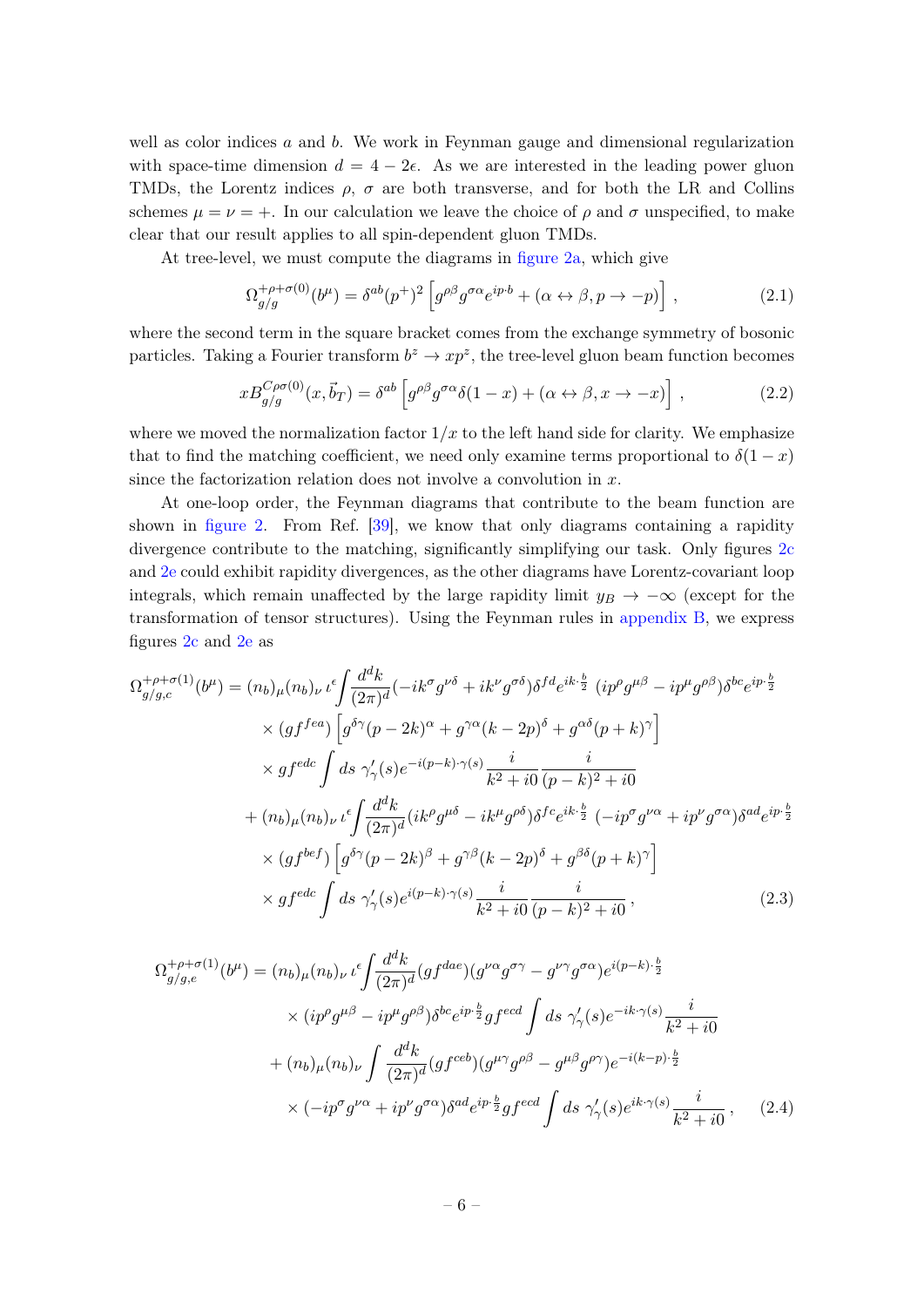<span id="page-7-0"></span>

Figure 2: The tree-level (a) and one-loop level diagrams contributing to gluon quasi-TMD in a free gluon state. Since the external gluons are transversely polarized, they cannot be attached to the Wilson line. While depicted in these diagrams as a straight line, the beam function Wilson line actually traverses a staple-shaped path, as shown in [figure 1a](#page-3-2).

where the Wilson line takes a staple-shaped path:

$$
\gamma(s): \frac{b}{2} \to \frac{b}{2} - \frac{b^- n_b}{2} - \infty n_B \to -\frac{b}{2} + \frac{b^- n_b}{2} - \infty n_B \to -\frac{b}{2}, \tag{2.5}
$$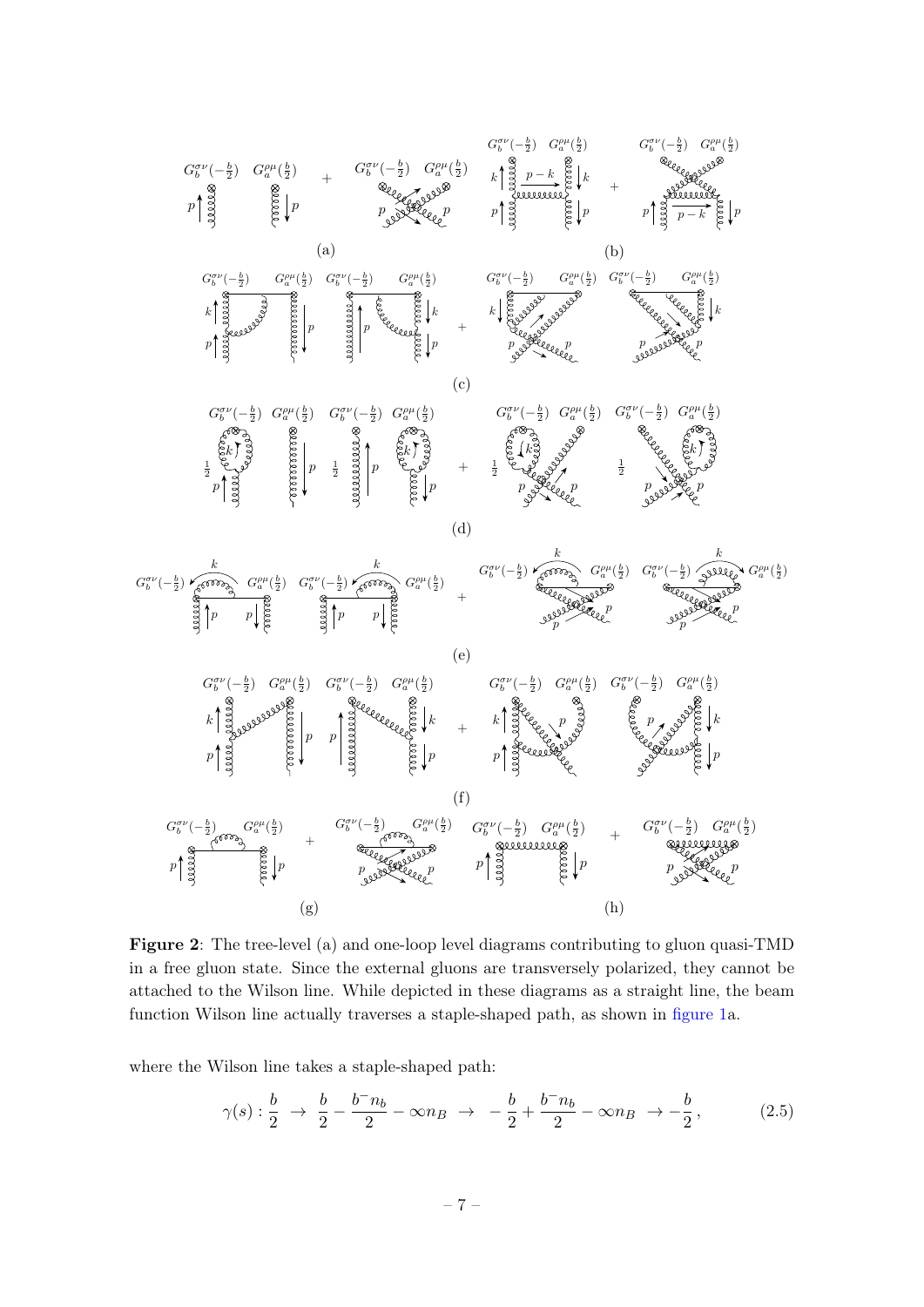and we have suppressed the contributions from diagrams with external gluon lines exchanged  $(\alpha \leftrightarrow \beta, p \rightarrow -p)$  for conciseness. We also use a coupling in the  $\overline{\text{MS}}$  scheme, which introduced the factors  $\iota^{\epsilon} = (e^{\gamma_E}/(4\pi))^{\epsilon}$ .

<span id="page-8-0"></span>Simplifying the above,

$$
\Omega_{g/g,c}^{+\rho+\sigma(1)} = -2ig^2 C_A p^{+2} g^{\alpha\sigma} g^{\beta\rho} \iota \left\{ \frac{d^d k}{(2\pi)^d} \frac{k^+(e^{ik \cdot b} - e^{ip \cdot b})}{k^2 (p - k)^2} \left[ \frac{1}{n_B \cdot (p - k) + i\delta} + \frac{1}{n_B \cdot (p - k) - i\delta} \right] \right. \\
\left. + 2ig^2 C_A e^{2y_B} p^+ \iota \left\{ \frac{d^d k}{(2\pi)^d} \frac{e^{ik \cdot b} - e^{iP \cdot b}}{k^2 (p - k)^2} \left[ \frac{k^\alpha k^\sigma g^{\beta\rho}}{n_B \cdot (p - k) + i\delta} + \frac{k^\beta k^\rho g^{\alpha\sigma}}{n_B \cdot (p - k) - i\delta} \right] \right. \\
\left. - 2ig^2 C_A p^+ g^{\alpha\sigma} g^{\beta\rho} \iota \left\{ \frac{d^d k}{(2\pi)^d} \frac{k^+}{k^2 (p - k)^2} \left( e^{ik \cdot b} - e^{ip \cdot b} \right) \right. \\
\left. + 2ig^2 C_A p^+ g^{\alpha\sigma} g^{\beta\rho} \iota \left\{ \frac{d^d k}{(2\pi)^d} \frac{k^+}{k^2 (p - k)^2} \left( e^{ik \cdot b} - e^{ip \cdot b} \right) \right. \\
\left. (2.6)
$$

$$
\Omega_{g/g,e}^{+\rho+\sigma(1)} = ig^2 C_A e^{2y_B} p^+ g^{\alpha\sigma} g^{\beta\rho} \iota^{\epsilon} \int \frac{d^d k}{(2\pi)^d} \frac{1}{k^2} \left( e^{-ik \cdot b} - 1 \right) e^{ip \cdot b} \left[ \frac{1}{n_B \cdot k + i\delta} + \frac{1}{n_B \cdot k - i\delta} \right],
$$

where we obtain the Wilson line propagators  $[n_B \cdot (p-k) \pm i\delta]^{-1}$  by integrating over the path parameter s. Note that in the LR and Collins scheme that the staple Wilson line has infinite extent. We introduce the infinitesimal imaginary part  $\pm i\delta$  to ensure that the path integral contribution from  $s = -\infty$  properly vanishes in Feynman gauge.

In the  $y_B \to -\infty$  limit, the rapidity divergence is in the first line of eq. [\(2.6\)](#page-8-0). The second line is suppressed by a factor of  $e^{2y_B} k_T^2/(p^+)^2$  compared to the first line, as  $k_T =$  $|k_\perp| \ll k^+, p^+$  in the power counting, and  $\alpha, \beta, \rho, \sigma = \perp$ . The last line in eq. [\(2.6\)](#page-8-0) is Lorentz covariant and so is not affected by  $y_B \to -\infty$ ; it thus does not contribute to the matching.

<span id="page-8-1"></span>After taking a Fourier transform  $b^{-} \to xp^{+}$ , the first line of eq. [\(2.6\)](#page-8-0) becomes

$$
xB_{g/g,c}^{C\rho\sigma(1)}(x,\vec{b}_T,\epsilon,y_P-y_B)
$$
\n
$$
= -2ig^2C_A p^+g^{\alpha\sigma}g^{\beta\rho} \iota^{\epsilon} \int \frac{d^d k}{(2\pi)^d} \frac{k^+e^{-i\vec{k}_T\cdot\vec{b}_T}}{k^2(p-k)^2} \left[ \frac{1}{n_B\cdot(p-k)+i\delta} + \frac{1}{n_B\cdot(p-k)-i\delta} \right]
$$
\n
$$
\times \left[ \delta(k^+ - xp^+) - \delta(p^+ - xp^+) \right]
$$
\n
$$
-2ig^2C_A g^{\alpha\sigma}g^{\beta\rho}\delta(1-x)\iota^{\epsilon} \int \frac{d^dk}{(2\pi)^d} \frac{k^+(e^{-i\vec{k}_T\cdot\vec{b}_T}-1)}{k^2(p-k)^2} \left[ \frac{1}{n_B\cdot(p-k)+i\delta} + \frac{1}{n_B\cdot(p-k)-i\delta} \right].
$$
\n(2.7)

The first term of eq. [\(2.7\)](#page-8-1) is a plus function in x; it is unaffected by the  $y_B \to -\infty$  limit as long as  $x \neq 1$ . The second term contains the contribution to the matching coefficient. Likewise, after a Fourier transform  $b^{-} \to xp^{+}$ , the second line of eq. [\(2.6\)](#page-8-0) becomes

$$
xB_{g/g,e}^{C\rho\sigma(1)}(x,\vec{b}_T,\epsilon,y_P-y_B)
$$
\n
$$
=ig^2C_A e^{2y_B}g^{\alpha\sigma}g^{\beta\rho} \iota^{\epsilon} \int \frac{d^d k}{(2\pi)^d} \frac{1}{k^2} \left[ \frac{1}{n_B \cdot k + i\delta} + \frac{1}{n_B \cdot k - i\delta} \right] \left( e^{i\vec{k}_T \cdot \vec{b}_T} - 1 \right)
$$
\n
$$
\times \left[ \delta(k^+ - (1-x)p^+) - \delta(p^+ - xp^+) \right]
$$
\n
$$
+ ig^2C_A e^{2y_B}g^{\alpha\sigma}g^{\beta\rho} \frac{\delta(1-x)}{p^+} \iota^{\epsilon} \int \frac{d^d k}{(2\pi)^d} \frac{1}{k^2} \left[ \frac{1}{n_B \cdot k + i\delta} + \frac{1}{n_B \cdot k - i\delta} \right] \left( e^{i\vec{k}_T \cdot \vec{b}_T} - 1 \right).
$$
\n(2.8)

The first term is again a plus function. The second term vanishes under parity transforms  $k^{\pm} \rightarrow -k^{\pm}$ . Therefore, the diagrams in [figure 2e](#page-7-0) do not contribute to the matching.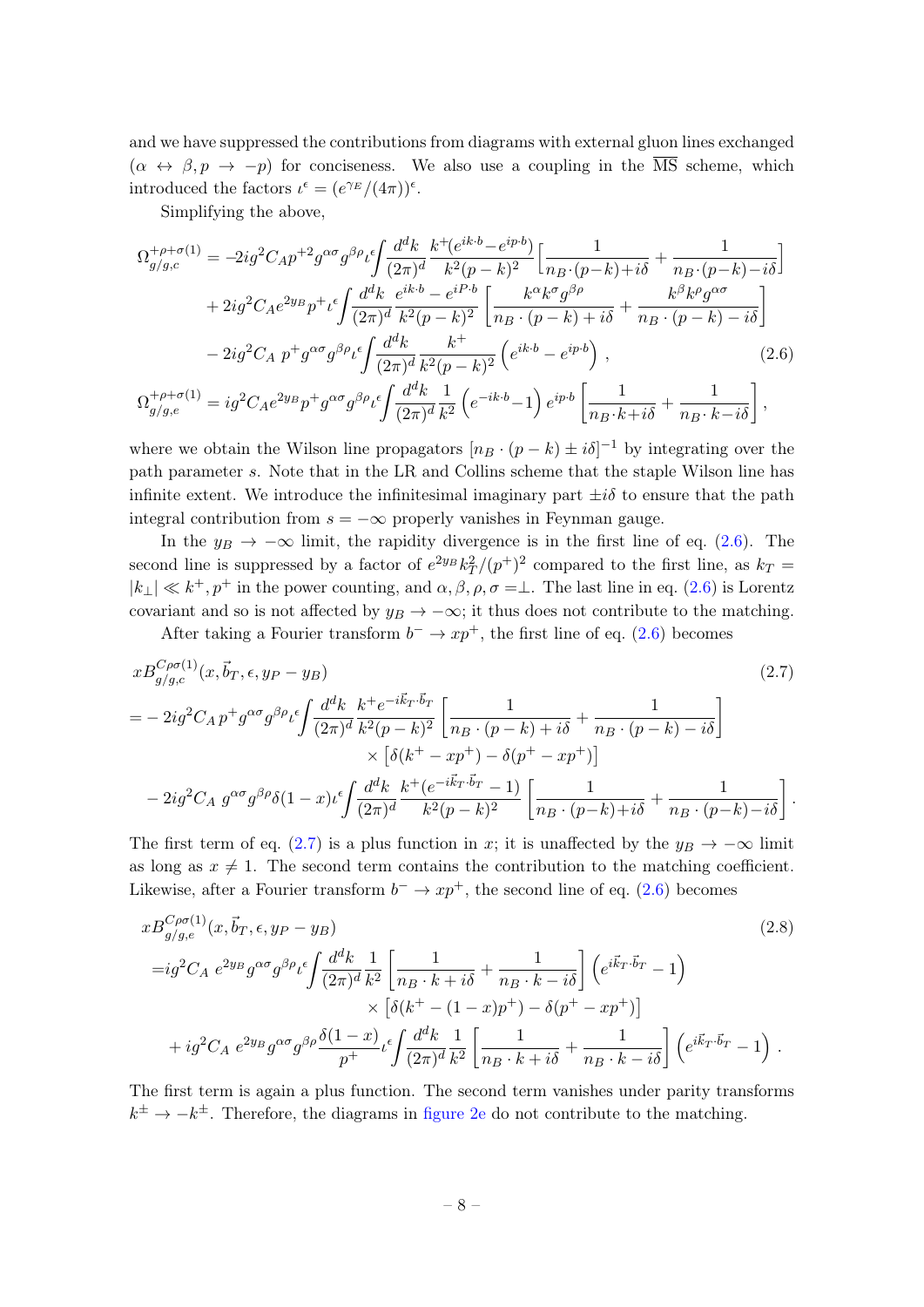All that remains to compute is the term proportional to  $\delta(1-x)$  in eq. [\(2.7\)](#page-8-1). After a change of variables  $k \to p - k$ , the next step is to evaluate the integral

$$
I = \iota^{\epsilon} \int \frac{d^d k}{(2\pi)^d} \frac{p^+ - k^+}{k^2 (p - k)^2} \left( e^{i\vec{k}_T \cdot \vec{b}_T} - 1 \right) \left[ \frac{1}{n_B \cdot k + i\delta} + \frac{1}{n_B \cdot k - i\delta} \right]. \tag{2.9}
$$

To simplify the integral we can make a change of variable  $k^- \to e^{-y_B} k^-$  and  $k^+ \to e^{y_B} k^+$ which corresponds to a boost to equal-time with  $k^z = (k^+ - k^-)/\sqrt{2}$ , and yields

$$
I = \frac{\iota^{\epsilon}}{\sqrt{2}} \int \frac{d^{d}k}{(2\pi)^{d}} \frac{p'^{+} - k^{+}}{(k^{2} + i0) \left[ (p' - k)^{2} + i0 \right]} \left( e^{i\vec{k}_{T} \cdot \vec{b}_{T}} - 1 \right) \left[ \frac{1}{k^{z} - i\delta} + \frac{1}{k^{z} + i\delta} \right], \quad (2.10)
$$

where  $p^{\prime \mu} = (p^+e^{-y_B}, 0, 0_\perp)$ . Note that the result involves a principal value integral for  $k^z$ ,

<span id="page-9-1"></span><span id="page-9-0"></span>
$$
\frac{1}{2}\left(\frac{1}{k^z+i\delta}+\frac{1}{k^z-i\delta}\right) = \text{PV}\left(\frac{1}{k^z}\right). \tag{2.11}
$$

We must evaluate the integral in eq.  $(2.10)$  with two different orders of limits.

Taking  $y_B \to -\infty$  before  $\epsilon \to 0$ . We first perform a contour integration in the complex  $k^0$  plane, then we integrate over  $k^z$  to obtain:

$$
I = \frac{i}{4} \iota^{\epsilon} \int \frac{d^{d-2}k_T}{(2\pi)^{d-1}} \left( e^{i\vec{k}_T \cdot \vec{b}_T} - 1 \right) \left[ \left( \frac{2}{k_T^2} + \frac{1}{p_Z^2} \right) \frac{\ln\left( \frac{k_T^2 + 2\sqrt{k_T^2 + p_Z^2} + 2p_Z^2}{k_T^2} \right)}{\sqrt{1 + k_T^2/p_Z^2}} - \frac{4}{k_T^2} \right].
$$
 (2.12)

Here  $p'_z = p^{+2}e^{-2y_B}/2$ . The integrand diverges in the  $p'^z \to \infty$  or  $y_B \to -\infty$  limit, so by taking the limit first we carrying out the power expansion in  $p^{\prime z}$  before integrating over  $k_{\perp}$ , and keeping the  $\ln(p^{z})$  singularity, which leads to

$$
I_{y_B \to -\infty} = \frac{i}{4\pi} \iota^{\epsilon} \int \frac{d^{d-2}k_T}{(2\pi)^{d-2}} \frac{1}{k_T^2} \left[ -2 + \ln \frac{4p_z'^2}{k_T^2} \right] \left( e^{i\vec{k}_T \cdot \vec{b}_T} - 1 \right) ,
$$
\n
$$
= \frac{i}{(4\pi)^2} \left[ \frac{1}{\epsilon^2} + \frac{1}{\epsilon} \left( 2 + \ln \frac{\mu^2}{4p_z'^2} \right) - \frac{1}{2} \ln^2 \left( \frac{b_T^2 \mu^2}{b_0^2} \right) + \ln \left( \frac{b_T^2 \mu^2}{b_0^2} \right) \left( 2 + \ln \frac{\mu^2}{4p_z'^2} \right) - \frac{\pi^2}{12} \right] ,
$$
\n(2.13)

where  $b_0 = 2e^{-\gamma_E}$ , and the  $1/\epsilon^2$  and  $1/\epsilon$  poles are UV divergences. In the  $\overline{\text{MS}}$  scheme we carry out the renormalization by simply subtracting all the  $1/\epsilon$  poles.

Taking  $\epsilon \to 0$  before  $y_B \to -\infty$ . Here, we can directly integrate:

<span id="page-9-2"></span>
$$
I_{\epsilon \to 0} = \frac{\iota^{\epsilon}}{2} \int \frac{d^d k}{(2\pi)^d} \frac{2p'^z - k^0}{(k^2 + i0) \left[ (p' - k)^2 + i0 \right]} \left( e^{i\vec{k}_T \cdot \vec{b}_T} - 1 \right) \left[ \frac{1}{k^z - i\delta} + \frac{1}{k^z + i\delta} \right] - \iota^{\epsilon} \int \frac{d^d k}{(2\pi)^d} \frac{1}{(k^2 + i0) \left[ (p' - k)^2 + i0 \right]} \left( e^{i\vec{k}_T \cdot \vec{b}_T} - 1 \right) = \frac{i}{(4\pi^2)} \left[ \frac{1}{\epsilon} - \frac{1}{2} \ln^2 \frac{(4p'^z b_T)^2}{b_0^2} + \ln \frac{(4p'^z b_T)^2}{b_0} + \ln \left( \frac{b_T^2 \mu^2}{b_0^2} \right) - 2 \right].
$$
 (2.14)

Again the  $1/\epsilon$  pole is a UV divergence, and is subtracted for the  $\overline{\text{MS}}$  renormalized result.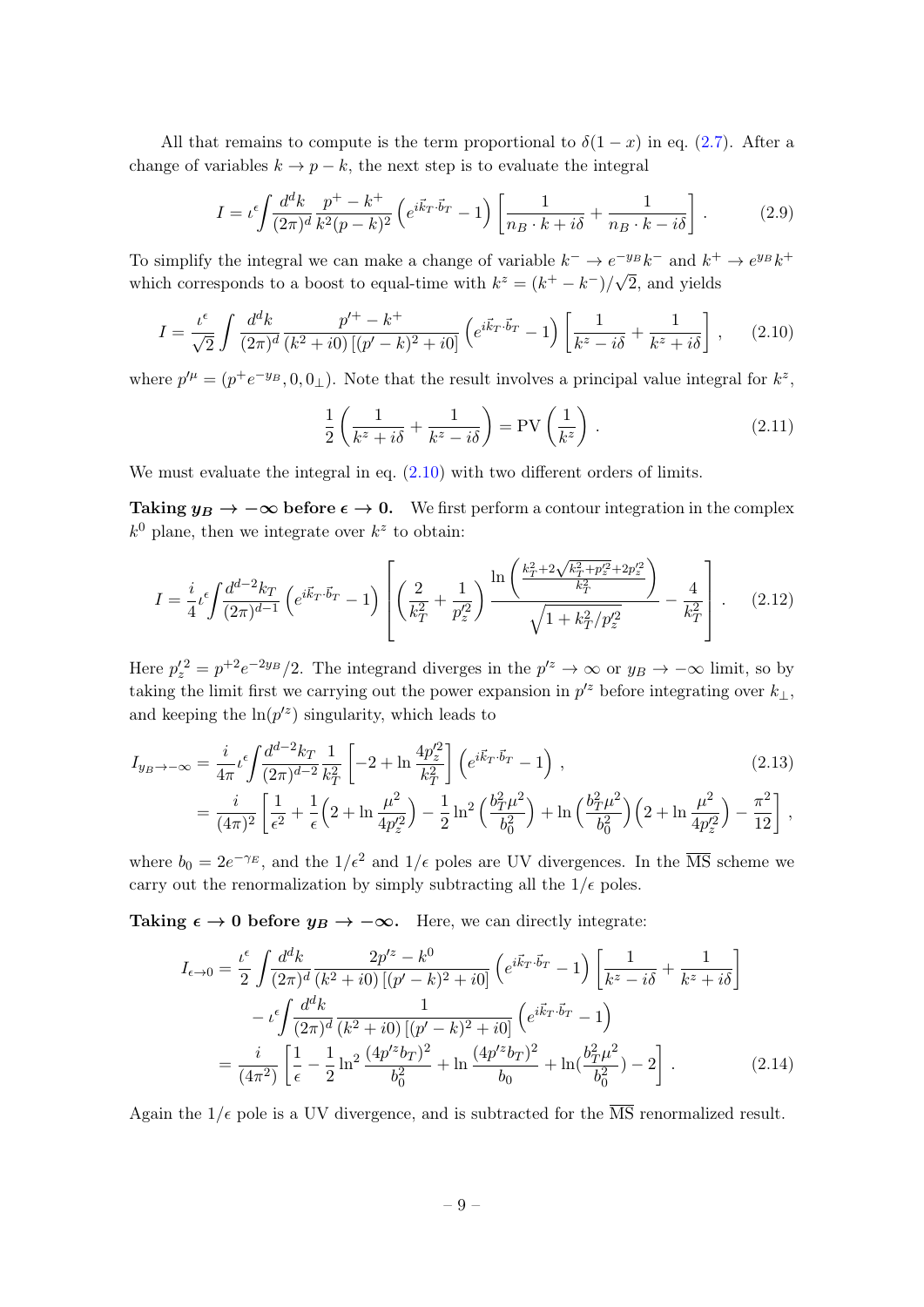Finally we note that the one-loop Collins soft function is the same for quarks and gluons, so can be obtained from the quark result [\[29\]](#page-13-9) with the replacement of  $C_F \rightarrow C_A$ ,

$$
S_C^{g,(1)}(b_T,\epsilon,y_B-y_n) = \frac{\alpha_s C_A}{2\pi} \iota^{\epsilon} \frac{\Gamma(-\epsilon)}{4^{\epsilon}} (b_T^2 \mu^2)^{\epsilon} \left[ 2(y_n - y_B) \frac{1 + e^{2(y_B - y_n)}}{1 - e^{2(y_B - y_n)}} - 2 \right].
$$
 (2.15)

This result is not affected by the order of  $\epsilon \to 0$  and  $y_B \to -\infty$  limits, i.e.,

$$
\lim_{\substack{\epsilon \to 0 \\ y_B \to -\infty}} S_C^{g,(1)}(b_T, \epsilon, y_B - y_n) = \frac{\alpha_s C_A}{2\pi} \left( \frac{1}{\epsilon} + \ln \frac{b_T^2 \mu^2}{b_0^2} \right) \left[ 2 - 2(y_n - y_B) \right].
$$
 (2.16)

Therefore this result cancels out for the matching between the LR and Collins schemes.

Matching coefficient. The difference between the renormalized LR and Collins scheme results in eqs.  $(2.13)$  and  $(2.14)$  gives

$$
I_{y_B \to -\infty}^{\text{ren}} - I_{\epsilon \to 0}^{\text{ren}} = \frac{i}{(4\pi^2)} \left[ \frac{1}{2} \ln^2 \frac{\mu^2}{4p_z'^2} + \ln \frac{\mu^2}{4p_z'^2} + 2 - \frac{\pi^2}{12} \right],
$$
 (2.17)

which is purely of ultraviolet origin, and hence is perturbative at a scale  $\mu^2 \sim 4p_z'^2$ . Thus the one-loop matching coefficient between the LR and Collins TMD is given by

$$
C_g(p'^z, \mu) = 1 + \frac{\alpha_s(\mu)C_A}{4\pi} \left[ \ln^2 \frac{\mu^2}{4p_z'^2} + 2\ln \frac{\mu^2}{4p_z'^2} + 4 - \frac{\pi^2}{6} \right].
$$
 (2.18)

Note that here  $4p_z^2 = 2(p^+)^2 e^{-2y_B}$ . For a hadron with momentum P, we must replace  $p^+ \to xP^+$ , so that

$$
4p_z'^2 \longrightarrow 2(xP^+)^2 e^{-2y_B} \approx 4x^2 m_h^2 \sinh^2(y_P - y_B) = \zeta_{LR}
$$
 (2.19)

in the limit of  $-y_B \gg 1$ . Therefore, identifying  $\zeta_{LR} = (2x \tilde{P}^z)^2$ , we find that the final gluon matching coefficient for the quasi-TMD is:

$$
C_g(x\tilde{P}^z,\mu) = 1 + \frac{\alpha_s C_A}{4\pi} \left[ \ln^2 \frac{\mu^2}{(2x\tilde{P}^z)^2} + 2\ln \frac{\mu^2}{(2x\tilde{P}^z)^2} + 4 - \frac{\pi^2}{6} \right].
$$
 (2.20)

Interestingly this result is identical to the quark result  $C_q$  [\[29\]](#page-13-9), up to changing Casimirs from  $C_F \to C_A$ . This occurs because the entire contribution to the matching comes from the part of the Wilson line diagrams associated with the rapidity divergence. The wellknown (generalized) Casimir scaling of the cusp anomalous dimension and CS kernel have been validated to four-loop order [\[49–](#page-15-0)[54\]](#page-15-1). The fact that the full one-loop matching and cusp-anomalous dimension obey Casimir scaling, implies that the full tower of next-toleading-logarithms for  $C_g$  will obey Casimir scaling as well [\[39\]](#page-14-5). This hints at a relationship for quasi-TMD matching coefficients at higher orders.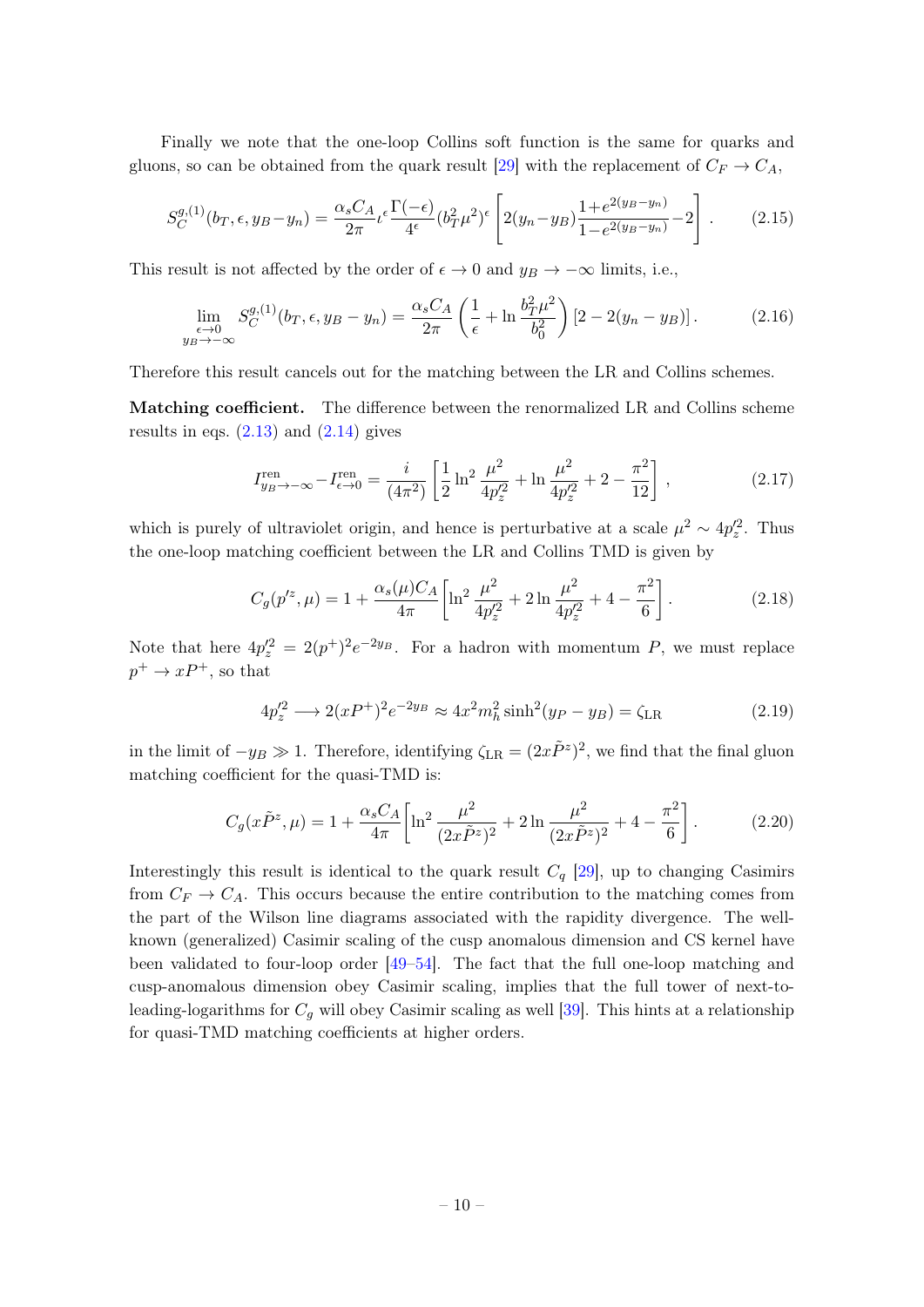## <span id="page-11-0"></span>3 Conclusion

In this paper, we calculated the one-loop gluon matching coefficient  $C_q$  in the factorization formula relating quasi and Collins TMDs, marking an important step towards calculating gluon TMDs from lattice QCD. As the matching coefficient is independent of spin structure and there is no quark-gluon mixing, our result enables lattice calculation of all eight leadingtwist gluon TMDs. Given the encouraging first results for quark TMDs, it is reasonable to expect that lattice QCD will provide highly useful nonperturbative input for gluon TMDs and their Collins-Soper evolution, neither of which has yet been extracted from experiments.

#### Acknowledgments

This work is dedicated to Markus Ebert who is now in a better place. This work was supported by the U.S. Department of Energy, Office of Science, Office of Nuclear Physics, from DE-SC0011090, DE-AC02-06CH11357 and within the framework of the TMD Topical Collaboration. I.S. was also supported in part by the Simons Foundation through the Investigator grant 327942. S.T.S. was partially supported by the U.S. National Science Foundation through a Graduate Research Fellowship under Grant No. 1745302. Y.Z. is partially supported by an LDRD initiative at Argonne National Laboratory under Project No. 2020- 0020.

# <span id="page-11-1"></span>A Lightcone coordinate conventions

We work in a frame where the hadron momentum  $P$  is close to the lightlike unit vectors

$$
n_a^{\mu} = \frac{1}{\sqrt{2}} (1, 0, 0, 1), \qquad n_b^{\mu} = \frac{1}{\sqrt{2}} (1, 0, 0, -1), \tag{A.1}
$$

which obey  $n_a^2 = n_b^2 = 0$  and  $n_a \cdot n_b = 1$ . We can decompose a four-vector  $p^{\mu}$  is

$$
p^{\mu} = (p^+, p^-, p_\perp) = p^+ n_a^{\mu} + p^- n_b^{\mu} + p_\perp^{\mu}, \tag{A.2}
$$

where  $p^{\pm} = (p^0 \pm p^z)/\sqrt{2}$  and  $p^{\mu}_{\perp} = (0, p^x, p^y, 0) = (0, \vec{p}_T, 0)$ . Here  $p^{\mu}_{\perp}$  $^{\mu}_{\perp}$  is a Minkowski vector, and  $\vec{p}_T$  is the corresponding Euclidean vector with magnitude  $p_T \equiv (\vec{p}_T^2)^{1/2} = (-p_\perp^2)^{1/2}$ .

#### <span id="page-11-2"></span>B Feynman rules

The gluon field strength tensor is defined as  $igG_a^{\mu\nu}\tau^a = [D^\mu, D^\nu]$ , where  $iD^\mu = i\partial^\mu + gA_a^\mu\tau^a$ and  $\tau^a$  is the SU(3) generator in the fundamental representation. The Feynman rules for the local, three-gluon, and gluon-Wilson line vertices are:

$$
\underbrace{k}_{\alpha, b} \sum_{\mathbf{Q} \in \mathcal{Q} \cup \mathcal{Q} \cup \mathcal{Q} \cup \mathcal{Q} \cup \mathcal{Q}} G_a^{\mu\nu}(b) = (-ik^{\mu}g^{\nu\alpha} + ik^{\nu}g^{\mu\alpha})\delta^{ab}e^{-ik \cdot b},
$$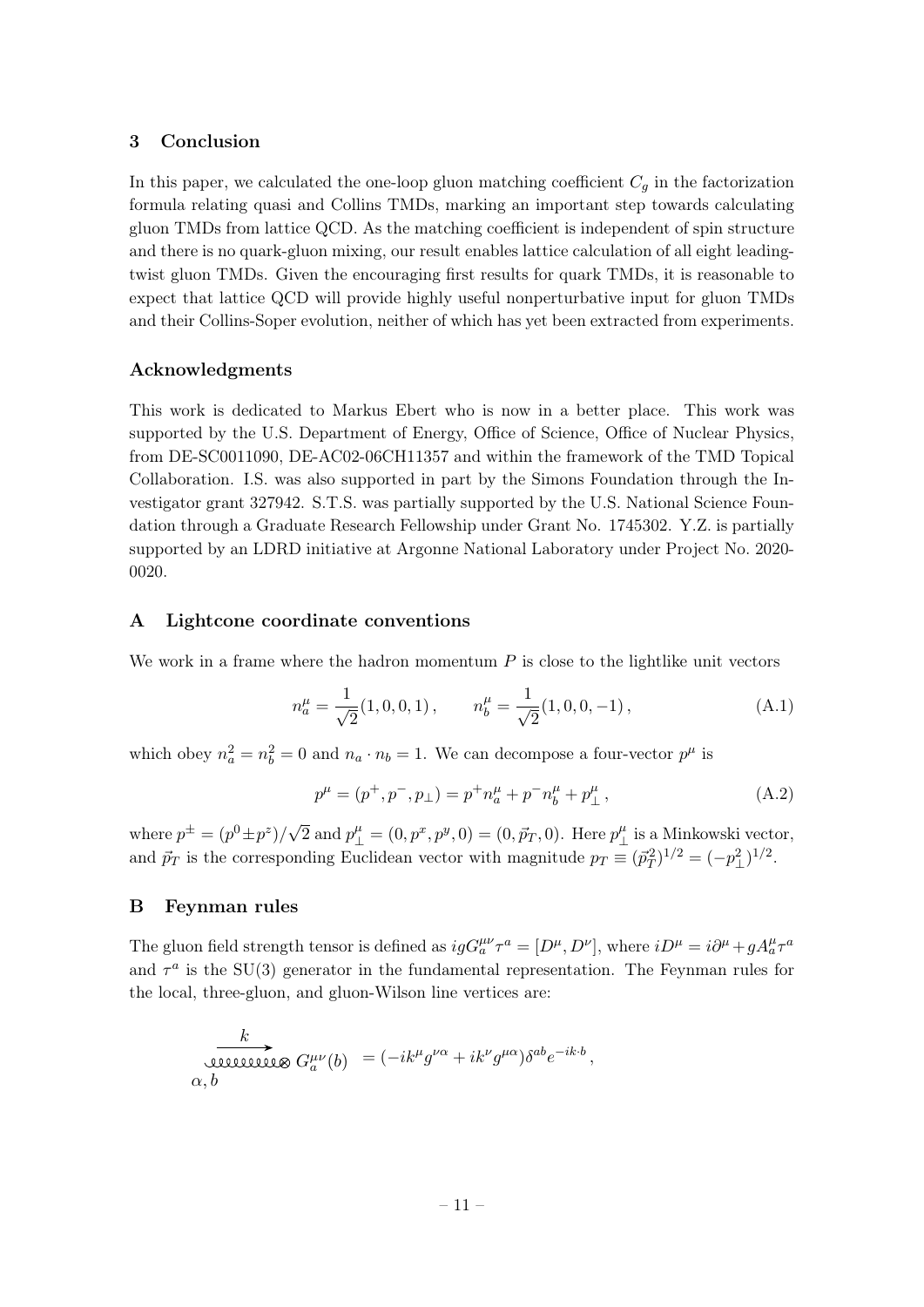$$
\frac{k}{\alpha, b} \frac{l}{G_{a}^{\mu\nu}(b)} = gf^{abc} \left[ g^{\mu\alpha} g^{\nu\beta} - g^{\mu\beta} g^{\nu\alpha} \right] e^{-i(k+l)\cdot b},
$$
\n
$$
\alpha, b \qquad G_{a}^{\mu\nu}(b) \qquad \beta, c
$$
\n
$$
\frac{k}{\alpha} \frac{k}{\alpha} \frac{\beta}{\alpha} \frac{k}{\alpha} = gf^{abc} \left[ g^{\alpha\beta} (k_1 - k_2)^{\gamma} g^{\beta\gamma} (k_2 - k_3)^{\alpha} + g^{\gamma\alpha} (k_3 - k_1)^{\alpha} \right],
$$
\n
$$
\sum_{k_3 \atop k_3 \atop k_2 \atop k_3 \atop k_4 \atop k_5 \atop k_6 \atop k_7 \atop k_8 \atop k_9 \atop k_9 \atop k_9 \atop k_9 \atop k_9 \atop k_9 \atop k_9 \atop k_9 \atop k_9 \atop k_9 \atop k_9 \atop k_9 \atop k_9 \atop k_9 \atop k_9 \atop k_9 \atop k_9 \atop k_9 \atop k_9 \atop k_9 \atop k_9 \atop k_9 \atop k_9 \atop k_9 \atop k_9 \atop k_9 \atop k_9 \atop k_9 \atop k_9 \atop k_9 \atop k_9 \atop k_9 \atop k_9 \atop k_9 \atop k_9 \atop k_9 \atop k_9 \atop k_9 \atop k_9 \atop k_9 \atop k_9 \atop k_9 \atop k_9 \atop k_9 \atop k_9 \atop k_9 \atop k_9 \atop k_9 \atop k_9 \atop k_9 \atop k_9 \atop k_9 \atop k_9 \atop k_9 \atop k_9 \atop k_9 \atop k_9 \atop k_9 \atop k_9 \atop k_9 \atop k_9 \atop k_9 \atop k_9 \atop k_9 \atop k_9 \atop k_9 \atop k_9 \atop k_9 \atop k_9 \atop k_9 \atop k_9 \atop k_9 \atop k_9 \atop k_9 \atop k_9 \atop k_9 \atop k_9 \atop k_9 \atop k_9 \atop k_9 \
$$

#### References

- <span id="page-12-0"></span>[1] A. Accardi et al., *Electron Ion Collider: The Next QCD Frontier: Understanding the glue* that binds us all, Eur. Phys. J. A 52 (2016) 268 [[1212.1701](https://arxiv.org/abs/1212.1701)].
- <span id="page-12-1"></span>[2] R. Abdul Khalek et al., Science Requirements and Detector Concepts for the Electron-Ion Collider: EIC Yellow Report, [2103.05419](https://arxiv.org/abs/2103.05419).
- <span id="page-12-2"></span>[3] J. C. Collins and D. E. Soper, *Back-To-Back Jets: Fourier Transform from B to* K-Transverse, Nucl. Phys. B 197 (1982) 446.
- QCD Evolution, Phys. Rev. D 83 (2011) 114042 [[1101.5057](https://arxiv.org/abs/1101.5057)]. [4] S. M. Aybat and T. C. Rogers, TMD Parton Distribution and Fragmentation Functions with
- 2 [5] S. Catani, L. Cieri, D. de Florian, G. Ferrera and M. Grazzini, Vector boson production at hadron colliders: hard-collinear coefficients at the NNLO, Eur. Phys. J. C 72 (2012) 2195 [[1209.0158](https://arxiv.org/abs/1209.0158)].
- <span id="page-12-3"></span>[6] J. Collins, Foundations of perturbative QCD, Cambridge monographs on particle physics, nuclear physics, and cosmology **32** (2011) 1.
- [7] T. Gehrmann, T. Luebbert and L. L. Yang, Calculation of the transverse parton distribution functions at next-to-next-to-leading order, JHEP 06 (2014) 155 [[1403.6451](https://arxiv.org/abs/1403.6451)].
- [8] M. G. Echevarria, I. Scimemi and A. Vladimirov, Unpolarized Transverse Momentum Dependent Parton Distribution and Fragmentation Functions at next-to-next-to-leading order, JHEP 09 (2016) 004 [[1604.07869](https://arxiv.org/abs/1604.07869)].
- [9] T. Lübbert, J. Oredsson and M. Stahlhofen, Rapidity renormalized TMD soft and beam functions at two loops, JHEP 03 (2016) 168 [[1602.01829](https://arxiv.org/abs/1602.01829)].
- [10] M.-X. Luo, X. Wang, X. Xu, L. L. Yang, T.-Z. Yang and H. X. Zhu, Transverse Parton Distribution and Fragmentation Functions at NNLO: the Quark Case, JHEP 10 (2019) 083 [[1908.03831](https://arxiv.org/abs/1908.03831)].
- [11] M.-x. Luo, T.-Z. Yang, H. X. Zhu and Y. J. Zhu, Quark Transverse Parton Distribution at the Next-to-Next-to-Next-to-Leading Order, Phys. Rev. Lett. 124 (2020) 092001 [[1912.05778](https://arxiv.org/abs/1912.05778)].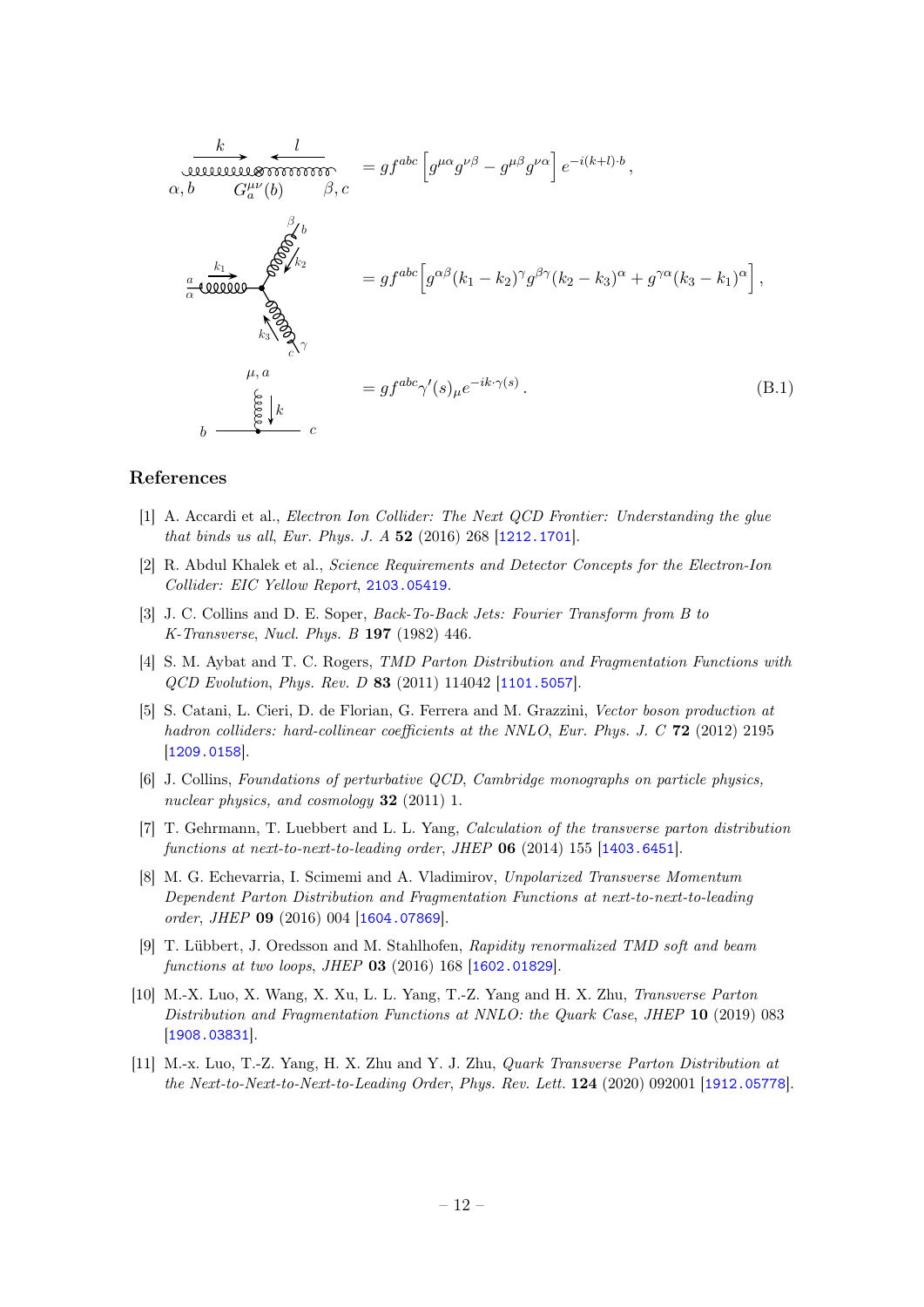- [12] M.-x. Luo, T.-Z. Yang, H. X. Zhu and Y. J. Zhu, Unpolarized quark and gluon TMD PDFs and FFs at  $N^3LO$ , JHEP 06 (2021) 115 [[2012.03256](https://arxiv.org/abs/2012.03256)].
- <span id="page-13-0"></span>[13] M. A. Ebert, B. Mistlberger and G. Vita, Transverse momentum dependent PDFs at  $N^3LO$ , JHEP 09 (2020) 146 [[2006.05329](https://arxiv.org/abs/2006.05329)].
- <span id="page-13-1"></span>[14] A. Bacchetta, F. Delcarro, C. Pisano, M. Radici and A. Signori, Extraction of partonic transverse momentum distributions from semi-inclusive deep-inelastic scattering, Drell-Yan and Z-boson production, JHEP 06 (2017) 081 [[1703.10157](https://arxiv.org/abs/1703.10157)].
- [15] I. Scimemi and A. Vladimirov, Systematic analysis of double-scale evolution, JHEP 08 (2018) 003 [[1803.11089](https://arxiv.org/abs/1803.11089)].
- [16] G. Lustermans, J. K. L. Michel, F. J. Tackmann and W. J. Waalewijn, *Joint two-dimensional* resummation in  $q_T$  and 0-jettiness at NNLL, JHEP 03 (2019) 124 [[1901.03331](https://arxiv.org/abs/1901.03331)].
- <span id="page-13-2"></span>[17] M. A. Ebert, J. K. L. Michel, I. W. Stewart and Z. Sun, Disentangling Long and Short Distances in Momentum-Space TMDs, [2201.07237](https://arxiv.org/abs/2201.07237).
- <span id="page-13-3"></span>[18] I. Scimemi and A. Vladimirov, Non-perturbative structure of semi-inclusive deep-inelastic and Drell-Yan scattering at small transverse momentum, JHEP 06 (2020) 137 [[1912.06532](https://arxiv.org/abs/1912.06532)].
- <span id="page-13-4"></span>[19] A. Bacchetta, V. Bertone, C. Bissolotti, G. Bozzi, F. Delcarro, F. Piacenza et al., Transverse-momentum-dependent parton distributions up to  $N^3LL$  from Drell-Yan data, JHEP 07 (2020) 117 [[1912.07550](https://arxiv.org/abs/1912.07550)].
- <span id="page-13-5"></span>[20] P. Hagler, B. U. Musch, J. W. Negele and A. Schafer, Intrinsic quark transverse momentum in the nucleon from lattice QCD, EPL 88 (2009) 61001 [[0908.1283](https://arxiv.org/abs/0908.1283)].
- [21] B. U. Musch, P. Hagler, J. W. Negele and A. Schafer, Exploring quark transverse momentum distributions with lattice QCD, Phys. Rev. D  $83$  (2011) 094507 [[1011.1213](https://arxiv.org/abs/1011.1213)].
- [22] B. U. Musch, P. Hagler, M. Engelhardt, J. W. Negele and A. Schafer, Sivers and Boer-Mulders observables from lattice QCD, Phys. Rev. D 85 (2012) 094510 [[1111.4249](https://arxiv.org/abs/1111.4249)].
- [23] M. Engelhardt, P. Hägler, B. Musch, J. Negele and A. Schäfer, Lattice QCD study of the Boer-Mulders effect in a pion, Phys. Rev. D 93 (2016) 054501 [[1506.07826](https://arxiv.org/abs/1506.07826)].
- [24] B. Yoon, T. Bhattacharya, M. Engelhardt, J. Green, R. Gupta, P. Hägler et al., Lattice QCD calculations of nucleon transverse momentum-dependent parton distributions using clover and domain wall fermions, in 33rd International Symposium on Lattice Field Theory, SISSA, 11, 2015, [1601.05717](https://arxiv.org/abs/1601.05717).
- <span id="page-13-6"></span>[25] B. Yoon, M. Engelhardt, R. Gupta, T. Bhattacharya, J. R. Green, B. U. Musch et al., Nucleon Transverse Momentum-dependent Parton Distributions in Lattice QCD: Renormalization Patterns and Discretization Effects, Phys. Rev. D 96 (2017) 094508 [[1706.03406](https://arxiv.org/abs/1706.03406)].
- <span id="page-13-7"></span>[26] X. Ji, P. Sun, X. Xiong and F. Yuan, Soft factor subtraction and transverse momentum dependent parton distributions on the lattice, Phys. Rev. D 91 (2015) 074009 [[1405.7640](https://arxiv.org/abs/1405.7640)].
- [27] X. Ji, L.-C. Jin, F. Yuan, J.-H. Zhang and Y. Zhao, Transverse momentum dependent parton quasidistributions, Phys. Rev. D 99 (2019) 114006 [[1801.05930](https://arxiv.org/abs/1801.05930)].
- <span id="page-13-8"></span>[28] M. A. Ebert, I. W. Stewart and Y. Zhao, Determining the Nonperturbative Collins-Soper Kernel From Lattice QCD, Phys. Rev. D 99 (2019) 034505 [[1811.00026](https://arxiv.org/abs/1811.00026)].
- <span id="page-13-9"></span>[29] M. A. Ebert, I. W. Stewart and Y. Zhao, Towards Quasi-Transverse Momentum Dependent PDFs Computable on the Lattice, JHEP 09 (2019) 037 [[1901.03685](https://arxiv.org/abs/1901.03685)].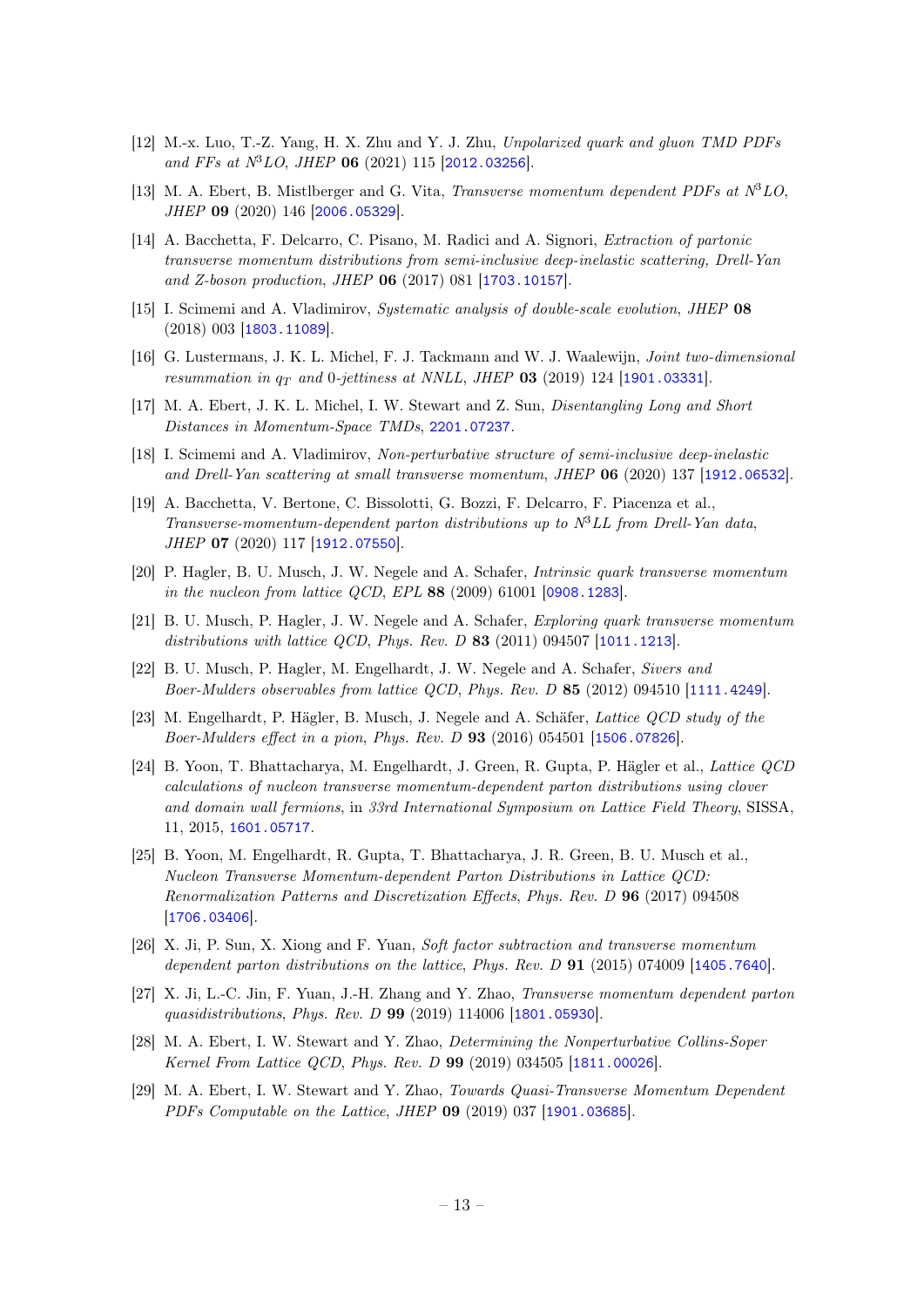- [30] M. A. Ebert, I. W. Stewart and Y. Zhao, Renormalization and Matching for the Collins-Soper Kernel from Lattice QCD, JHEP 03 (2020) 099 [[1910.08569](https://arxiv.org/abs/1910.08569)].
- <span id="page-14-3"></span>[31] X. Ji, Y. Liu and Y.-S. Liu, TMD soft function from large-momentum effective theory, Nucl. Phys. B 955 (2020) 115054 [[1910.11415](https://arxiv.org/abs/1910.11415)].
- <span id="page-14-4"></span>[32] X. Ji, Y. Liu and Y.-S. Liu, Transverse-momentum-dependent parton distribution functions from large-momentum effective theory, Phys. Lett. B  $811$  (2020) 135946 [[1911.03840](https://arxiv.org/abs/1911.03840)].
- [33] M. A. Ebert, S. T. Schindler, I. W. Stewart and Y. Zhao, One-loop Matching for Spin-Dependent Quasi-TMDs, JHEP 09 (2020) 099 [[2004.14831](https://arxiv.org/abs/2004.14831)].
- [34] X. Ji, Y. Liu, A. Schäfer and F. Yuan, Single Transverse-Spin Asymmetry and Sivers Function in Large Momentum Effective Theory, Phys. Rev. D 103 (2021) 074005 [[2011.13397](https://arxiv.org/abs/2011.13397)].
- <span id="page-14-0"></span>[35] X. Ji and Y. Liu, Computing light-front wave functions without light-front quantization: A large-momentum effective theory approach, Phys. Rev. D 105 (2022) 076014 [[2106.05310](https://arxiv.org/abs/2106.05310)].
- <span id="page-14-1"></span>[36] X. Ji, Parton Physics on a Euclidean Lattice, Phys. Rev. Lett. 110 (2013) 262002 [[1305.1539](https://arxiv.org/abs/1305.1539)].
- [37] X. Ji, Parton Physics from Large-Momentum Effective Field Theory, Sci. China Phys. Mech. Astron. **57** (2014) 1407 [[1404.6680](https://arxiv.org/abs/1404.6680)].
- <span id="page-14-2"></span>[38] X. Ji, Y.-S. Liu, Y. Liu, J.-H. Zhang and Y. Zhao, Large-momentum effective theory, Rev. Mod. Phys. 93 (2021) 035005 [[2004.03543](https://arxiv.org/abs/2004.03543)].
- <span id="page-14-5"></span>[39] M. A. Ebert, S. T. Schindler, I. W. Stewart and Y. Zhao, Factorization connecting continuum & lattice TMDs, JHEP 04 (2022) 178 [[2201.08401](https://arxiv.org/abs/2201.08401)].
- <span id="page-14-6"></span>[40] P. Shanahan, M. L. Wagman and Y. Zhao, Nonperturbative renormalization of staple-shaped Wilson line operators in lattice QCD, Phys. Rev. D  $101$  (2020) 074505 [[1911.00800](https://arxiv.org/abs/1911.00800)].
- [41] P. Shanahan, M. Wagman and Y. Zhao, Collins-Soper kernel for TMD evolution from lattice  $QCD$ , *Phys. Rev. D* 102 (2020) 014511 [[2003.06063](https://arxiv.org/abs/2003.06063)].
- [42] M. Schlemmer, A. Vladimirov, C. Zimmermann, M. Engelhardt and A. Schäfer, Determination of the Collins-Soper Kernel from Lattice QCD, JHEP 08 (2021) 004 [[2103.16991](https://arxiv.org/abs/2103.16991)].
- <span id="page-14-8"></span>[43] Lattice Parton collaboration, Q.-A. Zhang et al., Lattice QCD Calculations of Transverse-Momentum-Dependent Soft Function through Large-Momentum Effective Theory, Phys. Rev. Lett. 125 (2020) 192001 [[2005.14572](https://arxiv.org/abs/2005.14572)].
- <span id="page-14-9"></span>[44] Y. Li et al., Lattice QCD Study of Transverse-Momentum Dependent Soft Function, Phys. Rev. Lett. 128 (2022) 062002 [[2106.13027](https://arxiv.org/abs/2106.13027)].
- <span id="page-14-7"></span>[45] P. Shanahan, M. Wagman and Y. Zhao, Lattice QCD calculation of the Collins-Soper kernel from quasi-TMDPDFs, Phys. Rev. D 104 (2021) 114502 [[2107.11930](https://arxiv.org/abs/2107.11930)].
- <span id="page-14-11"></span>[46] P. J. Mulders and J. Rodrigues, Transverse momentum dependence in gluon distribution and fragmentation functions, Phys. Rev. D  $63$  (2001) 094021 [[hep-ph/0009343](https://arxiv.org/abs/hep-ph/0009343)].
- <span id="page-14-12"></span>[47] M. G. Echevarria, T. Kasemets, P. J. Mulders and C. Pisano, QCD evolution of (un)polarized gluon TMDPDFs and the Higgs  $q_T$ -distribution, JHEP 07 (2015) 158 [[1502.05354](https://arxiv.org/abs/1502.05354)].
- <span id="page-14-10"></span>[48] Y. Li, D. Neill and H. X. Zhu, An exponential regulator for rapidity divergences, Nucl. Phys. B 960 (2020) 115193 [[1604.00392](https://arxiv.org/abs/1604.00392)].